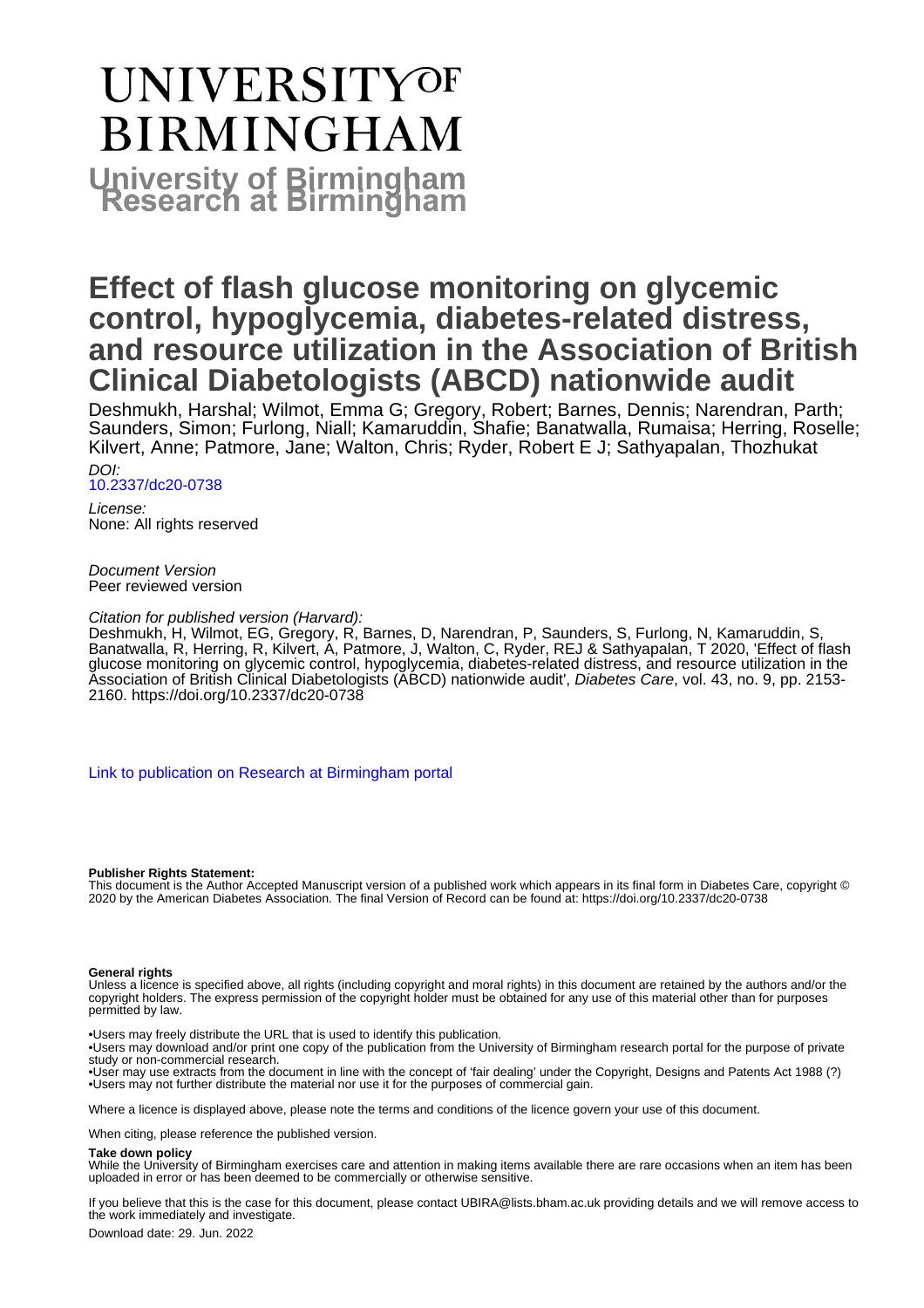# **Effect of Flash Glucose Monitoring on glycaemic control, hypoglycaemia, diabetes- related distress and resource utilization in the Association of British Clinical Diabetologists (ABCD) nationwide audit**

5 Harshal Deshmukh<sup>1\*</sup>, Emma G. Wilmot<sup>2\*</sup>, Robert Gregory<sup>3</sup>, Dennis Barnes<sup>4</sup>, Parth 6 Narendran<sup>5</sup>, Simon Saunders<sup>6</sup>, Niall Furlong<sup>7</sup>, Shafie Kamaruddin<sup>8</sup>, Rumaisa Banatwalla<sup>9</sup>, 7 Roselle Herring<sup>10</sup>, Anne Kilvert<sup>11</sup>, Jane Patmore<sup>1</sup>, Chris Walton<sup>1</sup>, Robert E J Ryder<sup>12¥</sup>, 8 Thozhukat Sathyapalan<sup>1¥</sup>

Affiliations

- 11 1. Hull University Teaching Hospitals NHS Trust and University of Hull, Hull UK
- 12 2. Royal Derby Hospital, Derby UK
- 13 3. Leicester General Hospital, Leicester UK
- 14 4. The Tunbridge Wells Hospital, Tunbridge Wells UK
- 5. Queen Elizabeth Hospital Birmingham and The University of Birmingham, UK
- 6. Warrington and Halton teaching Hospitals Warrington UK
- **17** 2. St. Helens and Knowsley Hospital St Helen UK
- 8. Darlington Memorial Hospital, Darlington UK
- 9. St Peter's Hospital, Chertsey, UK
- 20 10. Royal Surrey County Hospital, Guildford UK
- 21 11. Northampton General Hospital NHS Trust, Northampton, UK
- 22 12. City Hospital, Birmingham, UK
- 
- **\*joint first authors**
- **¥ Joint senior authors**
- 
- 
- 
- 
- 
- **Address for Correspondence**
- **Prof. T. Sathyapalan**
- **Honorary Consultant Endocrinologist**
- **Academic Endocrinology, Diabetes and Metabolism**
- **University of Hull/Hull University Teaching Hospitals NHS Trust**
- 
- **Tel. 01482 675312**
- **Fax. 01482 675370**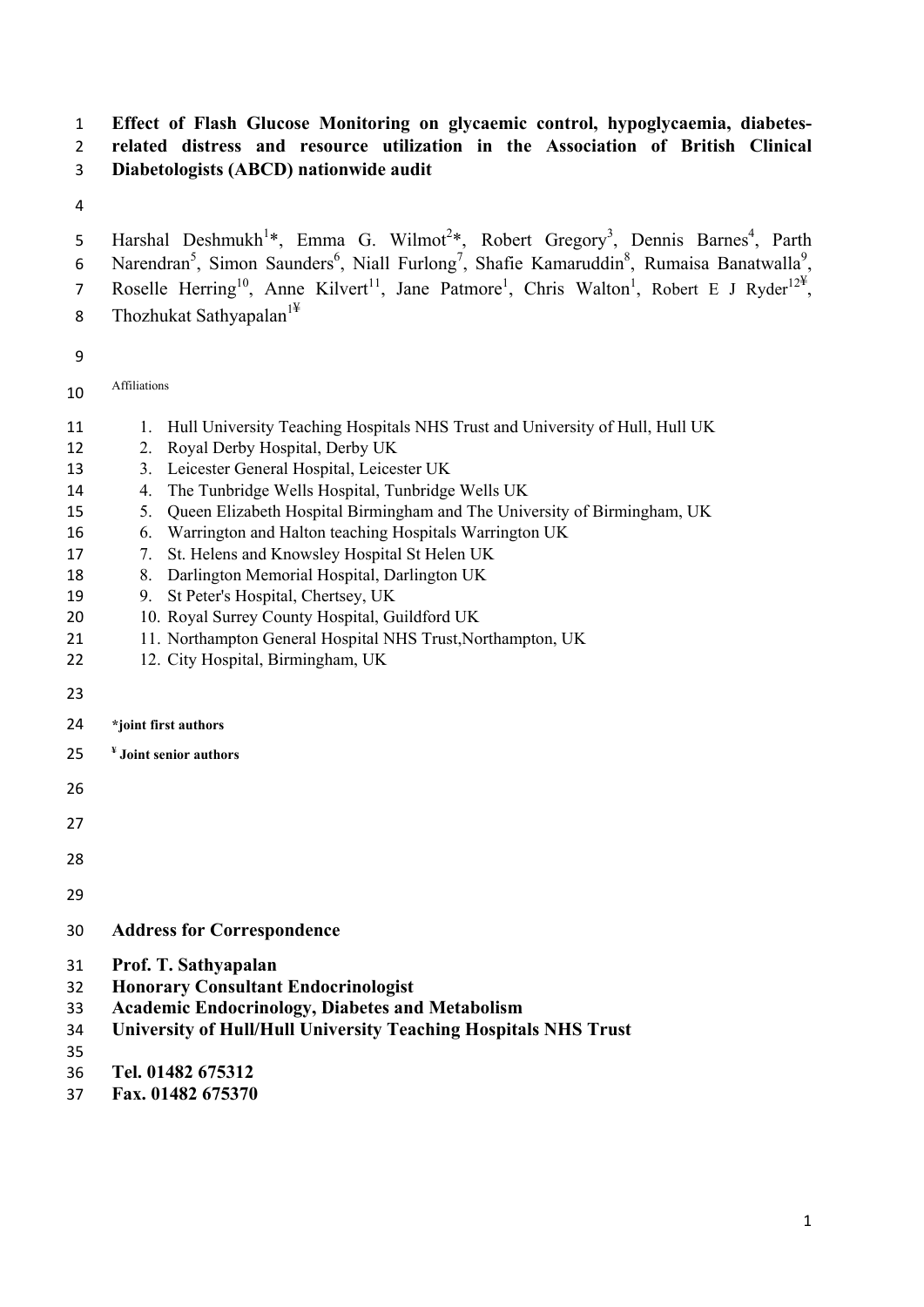**Abstract** 

**Aims** 

 The FreeStyle Libre (FSL) flash glucose monitoring device was made available on the UK National Health Services (NHS) drug tariff in 2017. This study aims to explore the UK real- world experience of FSL and the impact on glycaemic control, hypoglycaemia, diabetes-related distress and hospital admissions.

#### **Methods**

 Clinicians from 102 National Health Service hospitals in the United Kingdom submitted FSL user data, collected during routine clinical care, to a secure web-based tool held within the NHS N3 network. T-tests and Mann-Whitney-U tests were used to compare the baseline and follow-up HbA1c and other baseline demographic characteristics. Linear regression analysis was used to identify predictors of change in HbA1c following the use of FSL. Within-person variations of HbA1c calculated adj-HbA1c-SD=SD/sq. Root [n/ (n−1)].

#### **Results**

 Data were available for 10,370 (97% with Type 1 diabetes) FSL users; age 38.0 (±18.8) years, 53 51% female, diabetes duration 16.0 ( $\pm$ 49.9) years, and BMI of 25.2 ( $\pm$ 16.5) kg/m<sup>2</sup>. FSL users 54 demonstrated a -5.5mmol/mol change in HbA1c, reducing from 67.5  $(\pm 20.9)$  (8.3%) at 55 baseline to 62.3 ( $\pm$ 18.5) (7.8%) mmol/mol after 7.5 (IQR=3.4-7.8) months of follow up 56 (n=3182) (P<0.0001)). HbA1c reduction was greater in those with initial HbA1c  $\geq 69.5$ 57  $(>8.5\%)$  mmol/mol, reducing from 85.5mmol/mol  $(\pm 16.1)$  (10%) to 73.1 mmol/mol  $(\pm 15.8)$  (8.8%)) (P<0.0001). The baseline Gold score (score for hypoglycaemic unawareness) was 59 2.7 ( $\pm$ 1.8) and reduced to 2.4 ( $\pm$ 1.7) (P<0.0001) at follow-up. 53% of those with a Gold score of ≥4 at baseline had a score <4 at follow-up. FSL use was also associated with a reduction in diabetes distress (P<0.0001). FSL use was associated with a significant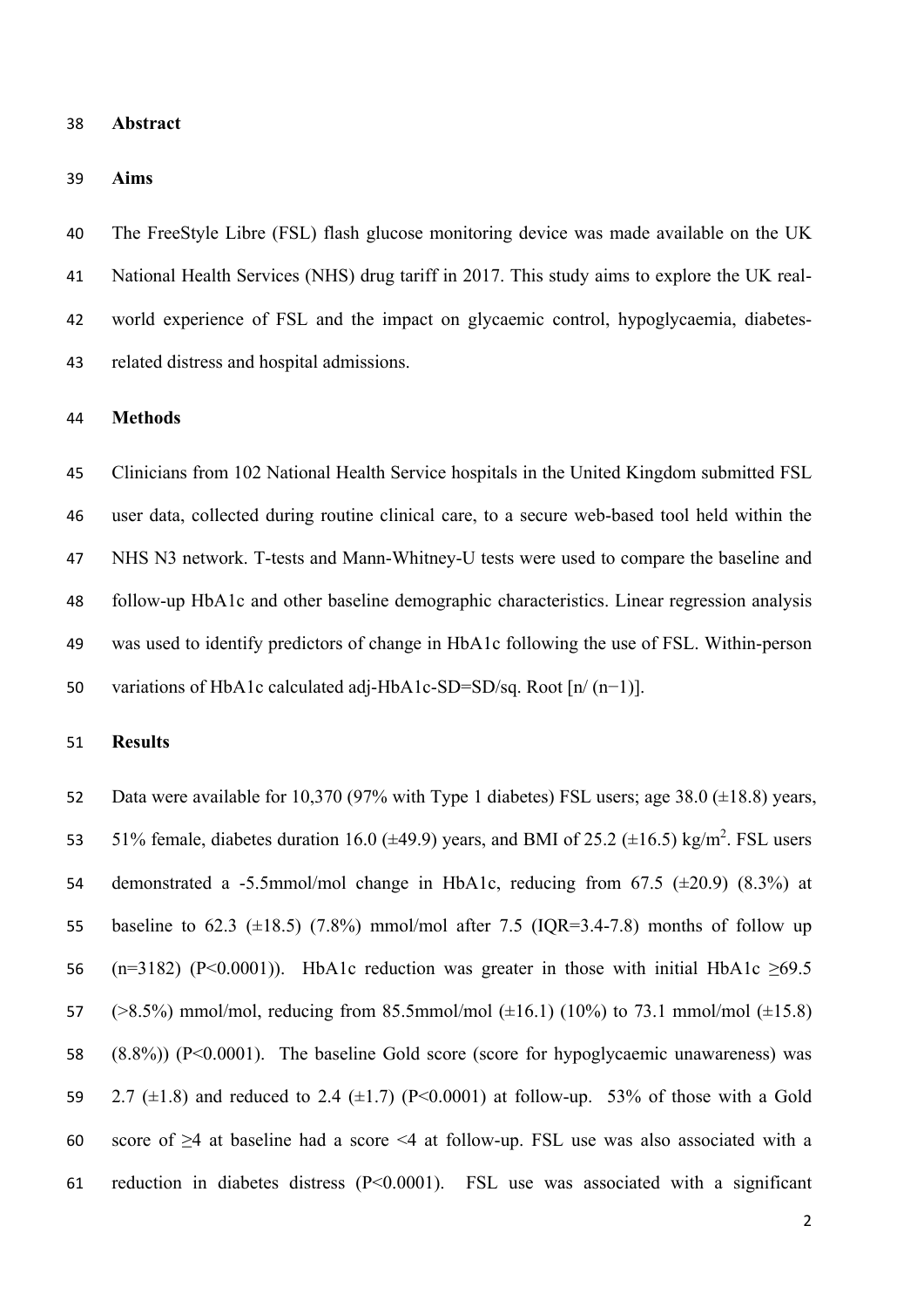reduction in paramedic callouts and hospital admissions due to hypoglycaemia and to hyperglycaemia/Diabetic Ketoacidosis (DKA).

# **Conclusions**

We show that the use of FSL was associated with significantly improved glycaemic control

and hypoglycaemia awareness, and a reduction in hospital admissions.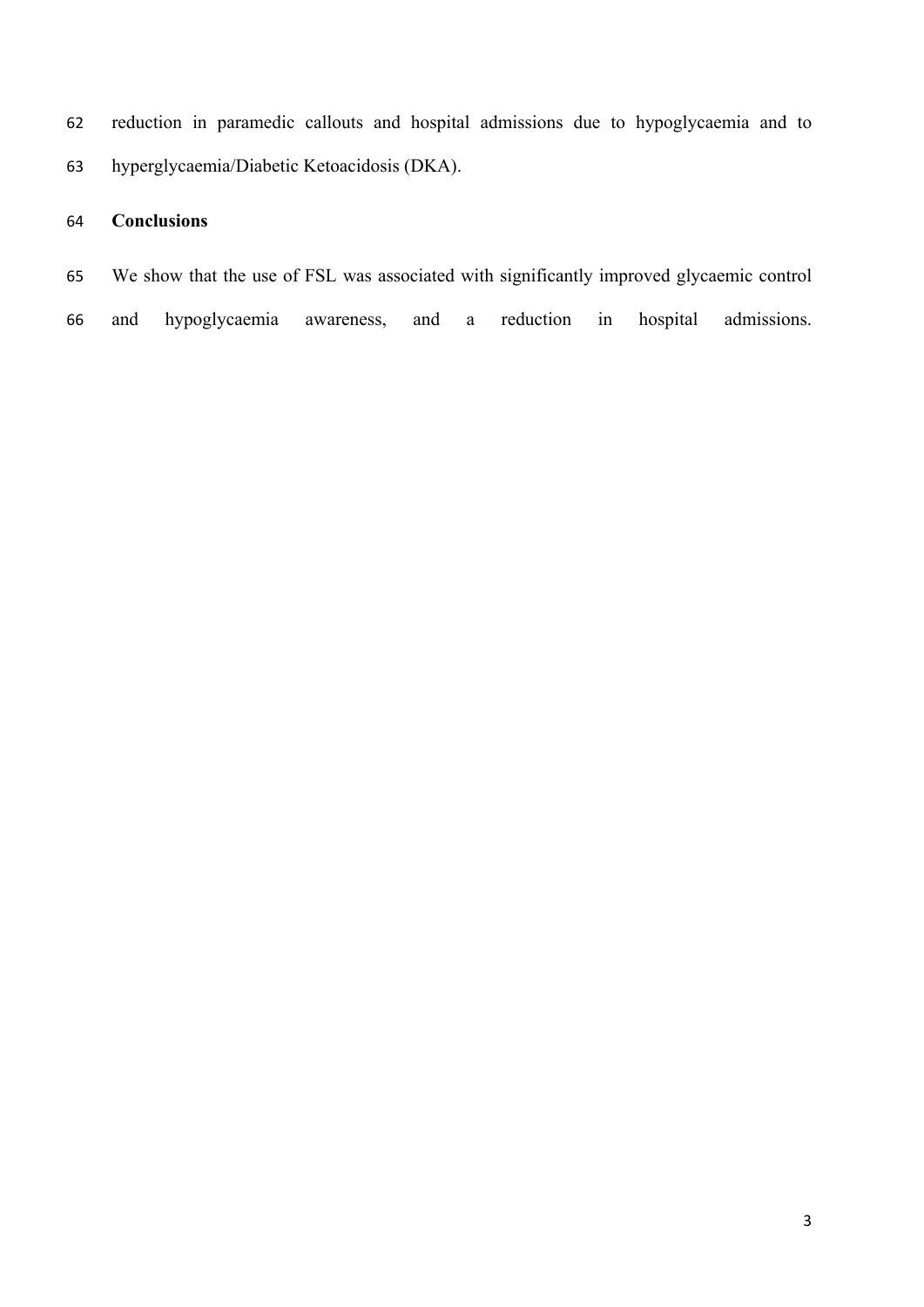#### **Introduction**

 Continuous glucose monitoring (CGM) is an established method of monitoring interstitial glucose levels to improve metabolic control in diabetes. The benefits include improvements in glycaemic control and hypoglycaemia[1-4]. Another form of interstitial glucose monitoring known as "flash" glucose monitoring (FreeStyle Libre; Abbott Diabetes Care) became available on the UK National Health Services (NHS) drug tariff in 2017. In contrast to CGM devices, the FSL does not have alarms to alert the user to hypo/hyperglycaemia. However, the advantages of FSL include lower costs and factory calibration, removing the need for frequent painful fingerstick calibrations during the 14-day wear period [5]. FSL is also known as intermittent continuous glucose monitoring (iCGM) as data from FSL sensor are only transmitted when the sensor is scanned with a reading device (reader or mobile 78 phone app).

 Randomized controlled trials have demonstrated that FSL use is associated with a significant reduction in the incidence of hypoglycaemia in people with Type 1 and Type 2 diabetes, but to date, a reduction in HbA1c has not been reported [6-8]. However, several observational studies have reported improvements in glycaemic control[9-14]. There are no comprehensive, real-world, large population-based data sets looking at the impact of FSL on multiple aspects of diabetes care. In this study, we utilize data from the nationwide audit for FSL conducted by the Association of British Clinical Diabetologists (ABCD) to assess the patterns of use of FSL and to study its effect on glycaemic control, hypoglycaemia, diabetes-related distress and hospital admissions due to hypoglycaemia and hyperglycaemia/diabetic ketoacidosis (DKA).

#### **Methods**

#### **Patient recruitment and data collection**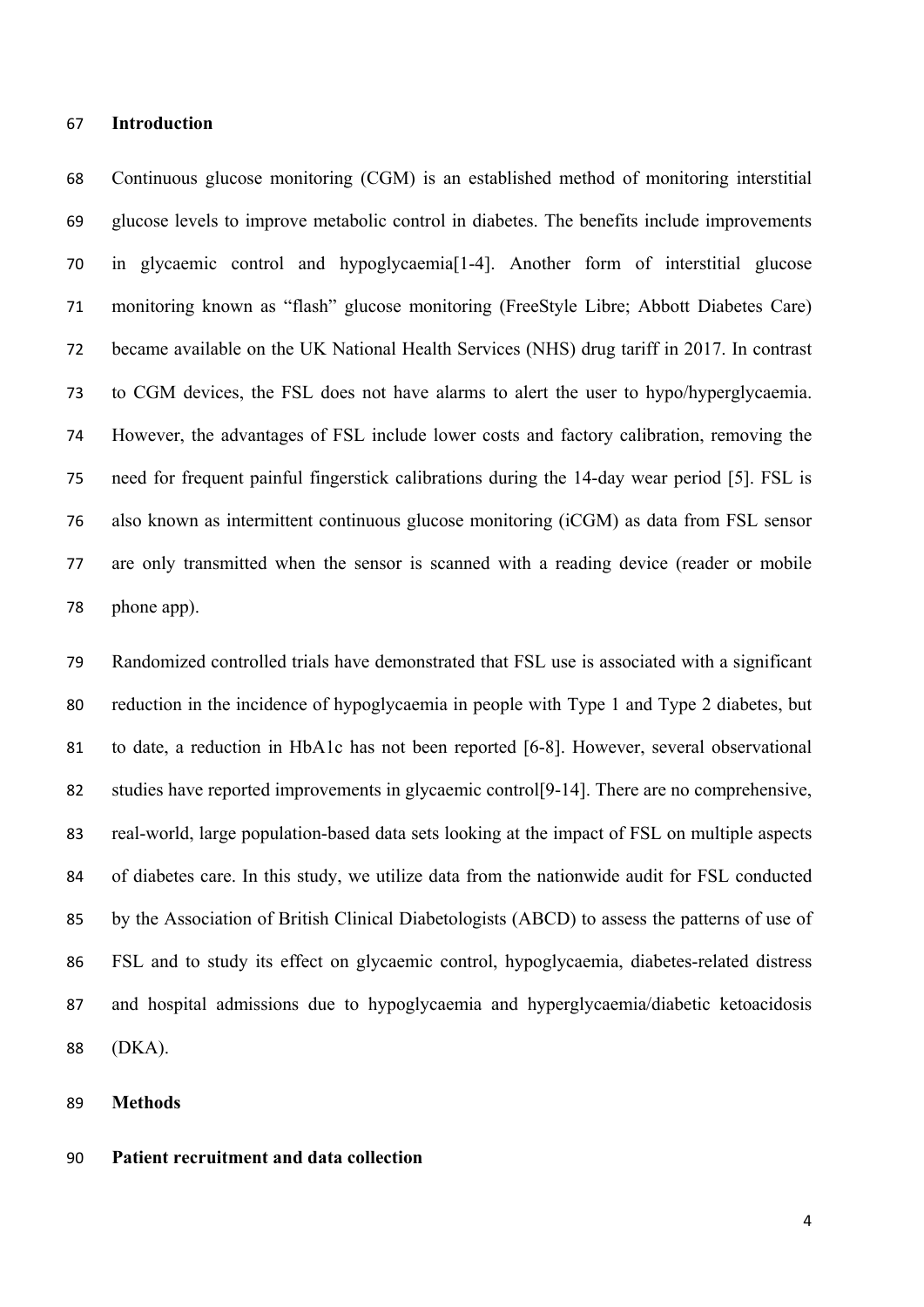Data for this study were obtained from the nationwide audit of FSL conducted by ABCD (http://www.diabetologists-abcd.org.uk/n3/FreeStyle\_Libre\_Audit.htm). This nationwide audit was launched in November 2017. A secure online tool was launched in August 2018 on the National Health Services N3 network. NHS N3 network provides maximum security and allows analysis of anonymized national audit data The tool has the facility to detect data from the same patient entered in two sites (e.g. hospital and primary care) and to merge the data when exported (centres and sites below). Data were collected at baseline and follow-up during routine clinical care (Appendix 1). Baseline pre-FSL data included demographics, source of FSL funding, previous structured education completion, HbA1c values from the previous 12 months, Gold score[15] (to assess hypoglycaemia awareness), severe hypoglycaemia, paramedics callouts and hospital admissions due to hyperglycaemia and DKA and hypoglycaemia over the previous 12 months. The Gold score is a 7‐point questionnaire validated for identifying impaired awareness of hypoglycaemia (IAH); Gold score ≥4 determines IAH.

 We also collected diabetes-related distress scores at baseline and follow-up using the 2-item diabetes distress-screening instrument (DDS2) [16]. The DDS2 asks respondents to rate on a 6-point scale the degree to which the following items caused distress: (1) "feeling overwhelmed by the demands of living with diabetes", and (2) "feeling that I am often failing with my diabetes regimen". At follow-up, we collected data on all the above along with FSL specific measures, such as the number of scans/day and time in range. At follow-up, we also collected data on adverse effects and reasons for discontinuation due to FSL.

#### **Ethical approval**

 The ABCD nationwide audit programme has Caldicott Guardian approval. The programme is an audit, not research. The NHS encourages audit of clinical practice, and there are guidelines,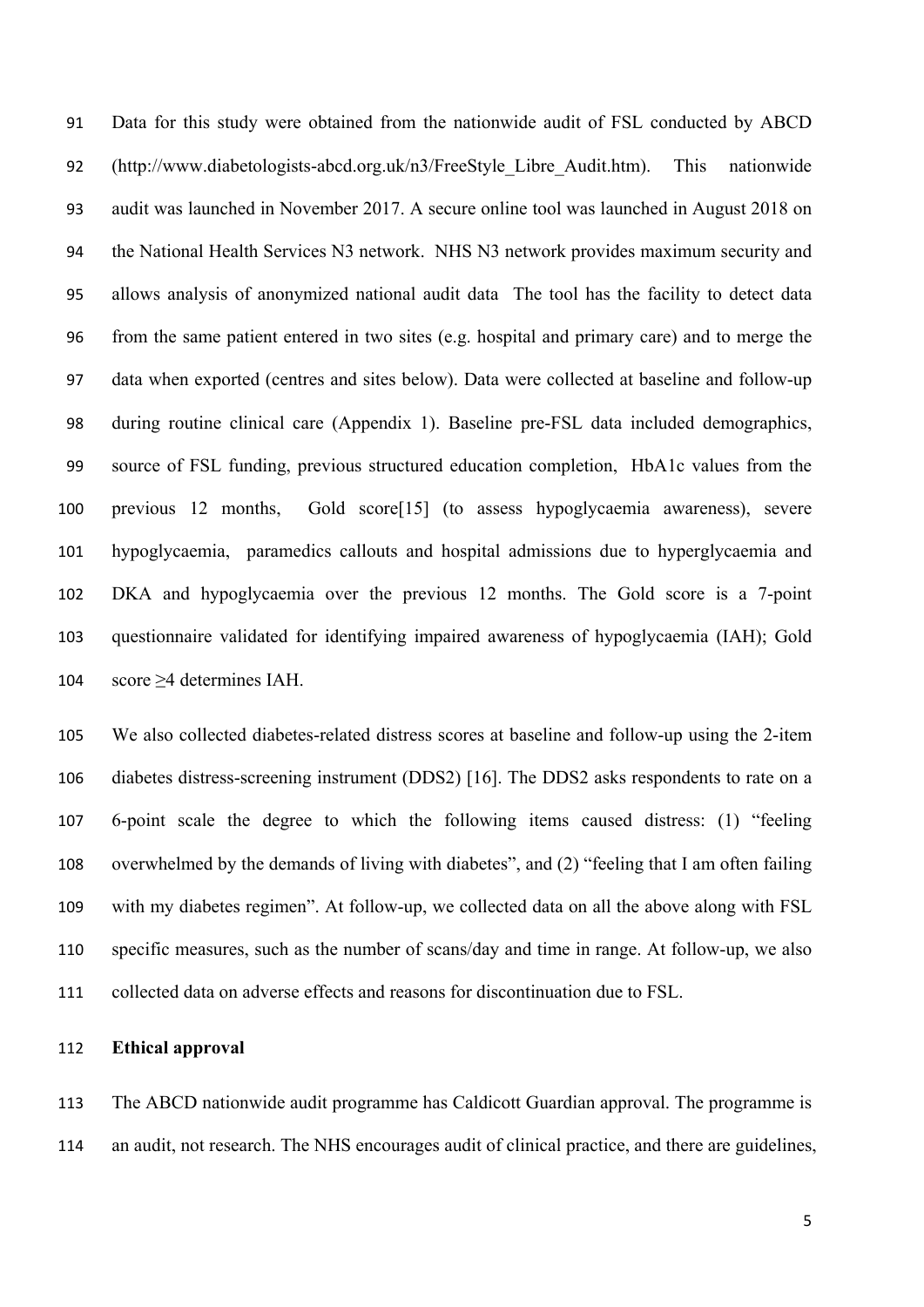which were followed, in particular, that we only to collect data from routine clinical practice and analysis is of data, which is anonymized.

#### **Statistical Methods**

 For reporting all the study outcomes, including HbA1c, GOLD score, and paramedic outcalls and hospital admissions, we restricted the statistical analysis to those with at least one follow- up. The chi-squared test of association was used to compare categorical variables, and the Mann–Whitney-*U* test or t-tests were used to compare continuous variables before and after the use of FSL. An analysis stratified by various strata of age, baseline body mass index (BMI), duration of diabetes, baseline HbA1c and gender looking at pre and post-FSL HbA1c and Gold score[15] and diabetes-related distress screening score (DDS)[16] were performed to understand the usefulness of FSL across these subgroups.

 To identify independent predictors of HbA1c reduction in response to use, change in the post- FSL HbA1c was modelled as an independent variable with an average of the pre-FSL HbA1c, age, gender, BMI, duration of diabetes, baseline BMI and number of FSL scans and structured diabetes education as independent predictors. The follow-up period was defined as the difference between the time of FSL initiation and the date of the most recent HbA1c measurement. The comparison of hospital admissions and paramedic callouts were also restricted only to patients with at least one follow-up. To investigate the effects of intra- individual variations of HbA1c with FSL use, we calculated the intra-individual mean (HbA1c-MEAN) and standard deviation (HbA1c-SD), respectively. HbA1c values obtained prior to FSL initiation of FSL and follow-up values post FSL were used. The inter-individual difference in the number of HbA1c assessments was adjusted according to the formula: adj- HbA1c-SD=SD/√[n/(n−1)] as previously described [16]. All the statistical analysis were done in R 3.6.3 (http://www.R-project.org/).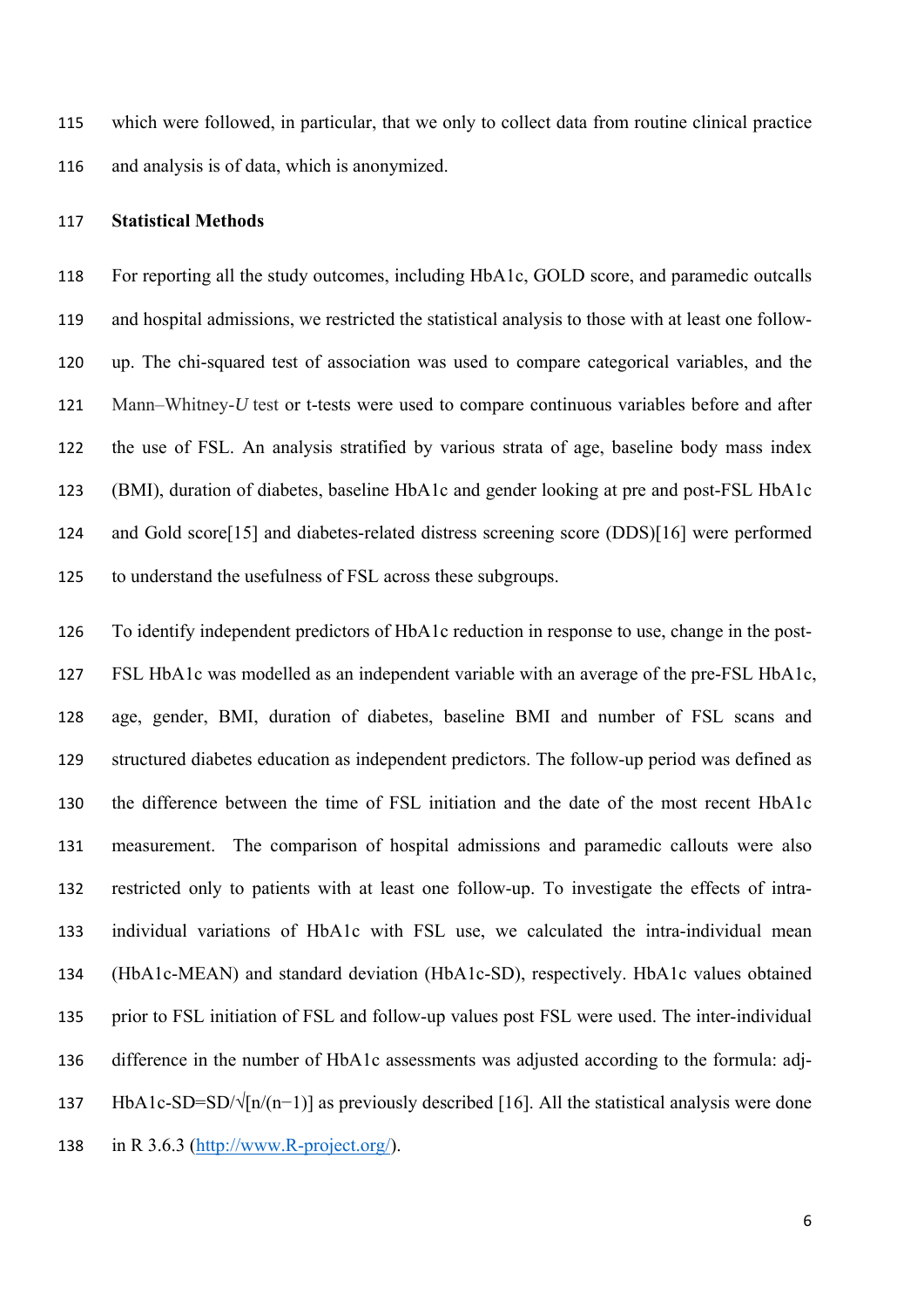#### **Results**

#### **Demographic characteristics of the study population**

 The available data from the study participants started on FSL are shown in **Figure 1**. Baseline demographics, indications for starting FSL, structured education completion, and funding for FSL were available for 10,370 study participants from 102 National Health Services hospitals across the United Kingdom. Baseline HbA1c, Gold score and Diabetes Distress score were recorded for 9,968, 8737 and 8320 patients, respectively, while follow-up data were available for 3182, 2801 and 2532 patients, respectively. **Table 1** shows the baseline characteristics of the whole study population in comparison to those with at least one follow-up. The mean age 148 of the study participants was  $38.0$  ( $\pm 18.0$ ) years with 51% females with a mean duration of 149 diabetes 16.0 ( $\pm$ 49.9) years and a mean baseline HbA1c of 69.8 ( $\pm$ 18.2) (8.5%) mmol/mol 150 and baseline BMI of 25.2  $(\pm 16.5)$  kg/m<sup>2</sup>. The majority of those in the study 10,058 (97%) had Type 1 diabetes, while the remaining had Type 2 diabetes or other forms of diabetes. Structured education had been completed by 6764 (65%) of study participants; the majority of FSL users were NHS funded 7602 (73%). The baseline demographic characteristics in those with at least one follow-up were similar to the entire study cohort.

#### **Indications for starting FSL**

 There were multiple indications for FSL initiation in the study population (Figure 2). The most common indication for starting FSL was the replacement of self-monitoring of blood glucose (38.5%) followed by high baseline HbA1c (34.5%), frequent hypoglycaemia (21.7%) and fear of hypoglycaemia (20.2%).

#### **Effect on Glycaemic Control and HbA1c variability**

161 Across the entire study population, the mean HbA1c reduced from  $67.5$  ( $\pm 20.9$ ) to 162 62.3( $\pm$ 18.5), and in those with baseline HbA1c >69.5, reduced from 85.5 ( $\pm$ 16.1) to 73.2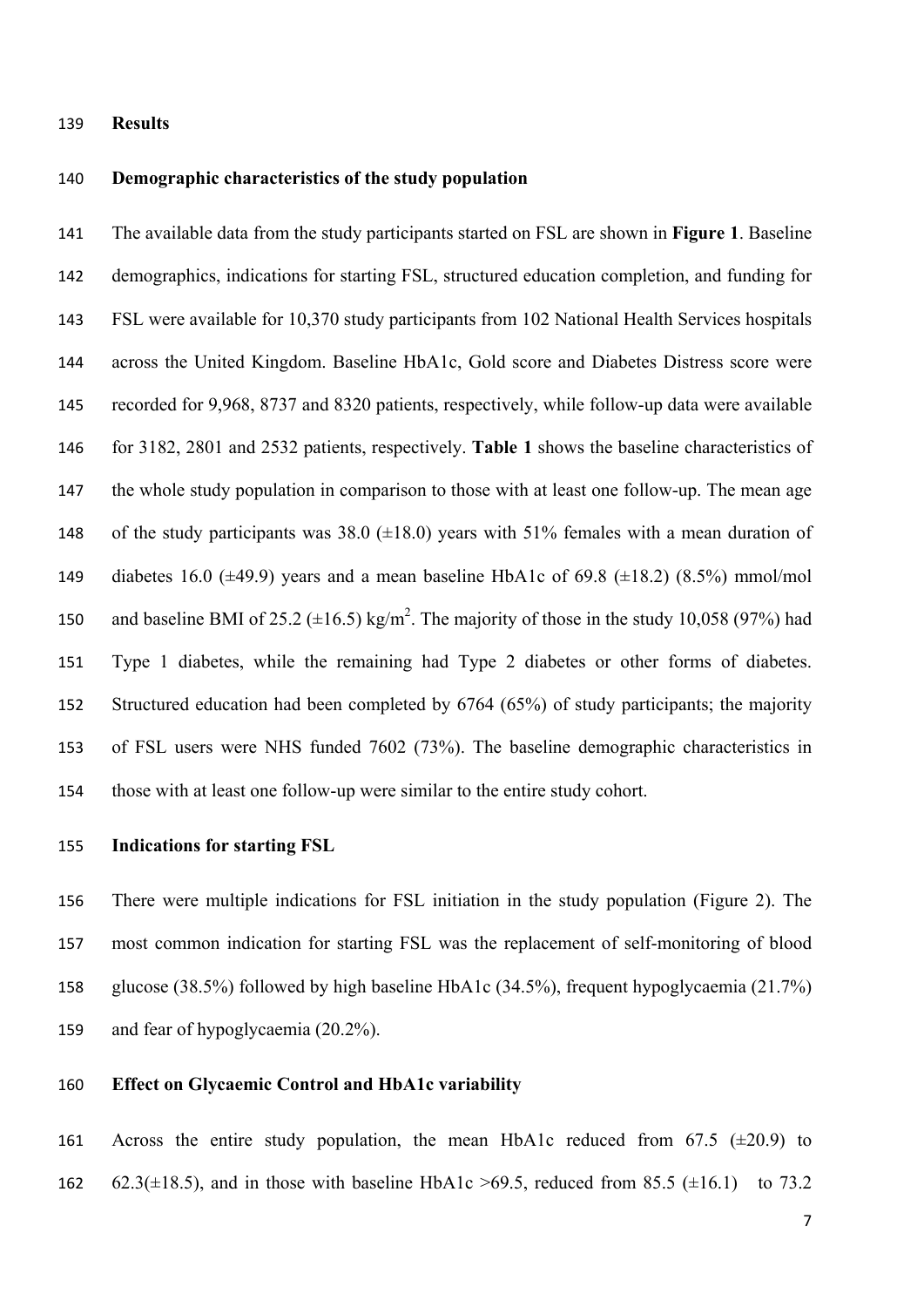(±15.8). (**Figure 3A and 3B**). **Table 2** shows baseline and follow-up HbA1c in various strata of age, duration of diabetes, baseline BMI and baseline HbA1c. The greatest reduction in HbA1c was seen in those with baseline HbA1c >69.5 (-12.4 mmol/mol) followed by females (-10 mmol/mol), the age range of 19-60 (-8.6 mmol/mol) and duration of diabetes <5years (- 8.4 mmol/mol).

168 Predictors of HbA1c reduction (Table 3) were higher baseline HbA1c (beta  $0.37$  ( $\pm 0.1$ ) 169 P<0.0001), and greater number of FSL scans/day (beta  $0.10$  ( $\pm$ 0.1) P<0.0001). Age, gender, BMI, structured diabetes education completion and duration of diabetes did not predict a change in HbA1c following FSL initiation. This model explained 29% variability (adjusted R-squared=0.29) in the change in HbA1c following FSL initiation.

 We did a subset analysis in patients with Type 1 diabetes on with insulin pump (n=862) with both baseline and follow-up HbA1c data. In this subgroup of patients, the mean HbA1c 175 reduced from  $65.3(\pm 13)$   $(8.1\%)$  to  $60.2(\pm 25)$   $(7.7\%)$  mmol/mol. When the analysis was restricted to those with an insulin pump and a baseline HbA1c of >=69.5 mmol of HbA1c, 177 the baseline HbA1c reduced from  $80.8(\pm 11)$  (9.5%) to 70.1 ( $\pm 13$ ) (8.6%).

 To understand the effect of the number of FSL scans on the change in glycaemic control we 179 stratified the patients into two groups, Group 1, those with  $\geq 10$  scans per day and Group 2, 180 those with less than ten scans per day. The baseline HbA1c reduced from 71.8  $(\pm 17)$  (8.7%) 181 to 66.5  $(\pm 15)$  (8.2%) in group 1 while it reduced from 63.5  $(\pm 14)$  (8%) to 57.9  $(\pm 21)$  (7.4%)

- in group 2. The absolute drop in HbA1c was more significant in those with higher baseline
- 183 HbA1c of  $>=69.5$  with a reduction in HbA1c from 82.1 ( $\pm$ 11) (9.7%) to 66.9 ( $\pm$ 12) (8.3%) in
- 184 Group 1 and reduction in HbA1c from 85.2  $(\pm 16)$  (9.9%) to 75.8  $(\pm 15)$  (9.1) in Group 2.
- The median number of HbA1c readings in the year pre- FSL were 2 (IQR=2-4), and post-FSL HbA1c were 1 (IQR=1-3). The HbA1c variability, calculated as the adjusted standard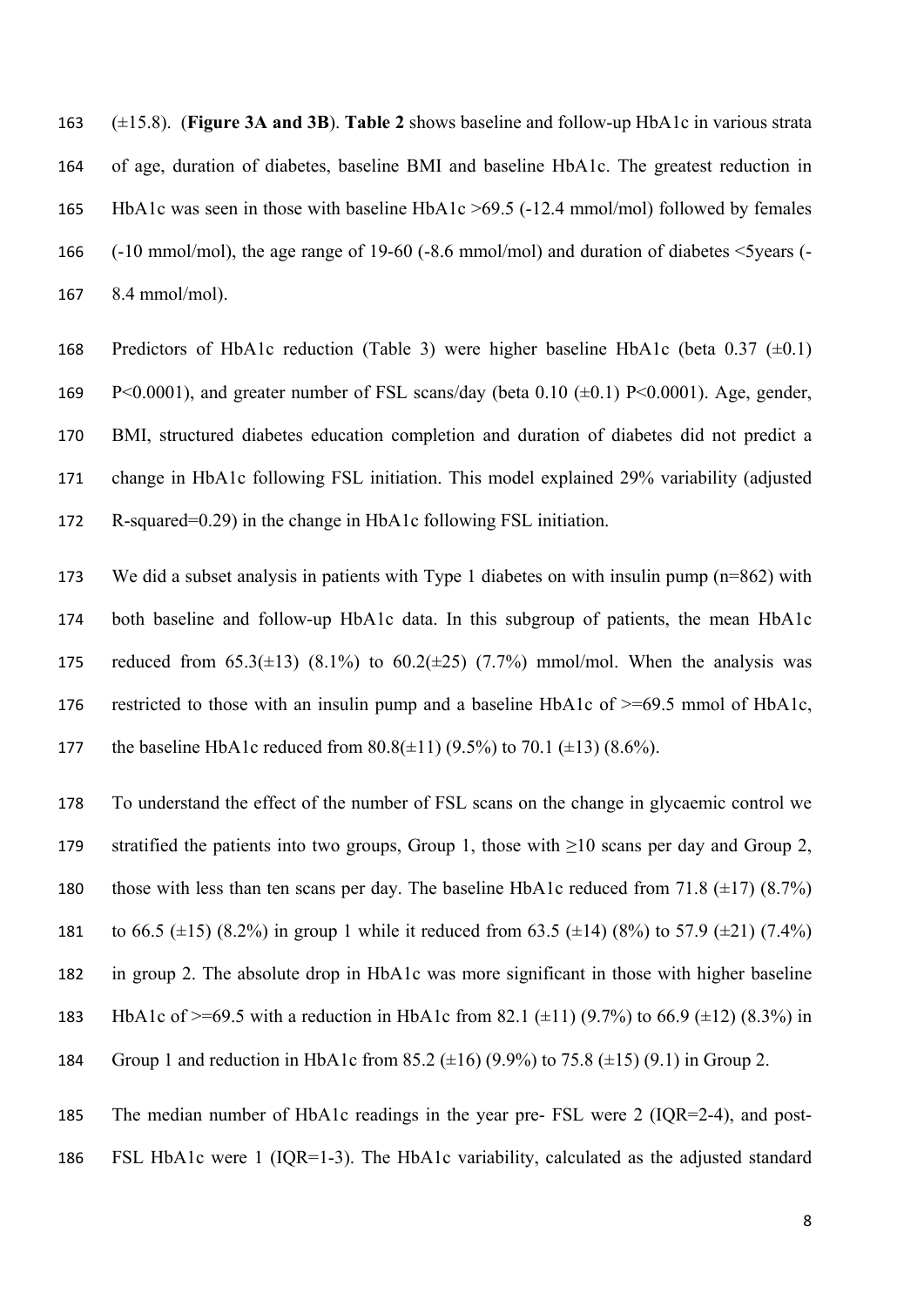187 deviation for HbA1c, reduced significantly from pre-FSL use to 24  $(\pm 14)$  to post-FSL 23 188  $(\pm 12)$  (P = 0.01).

#### **Effect on self-reported Hypoglycaemia awareness**

190 In the entire study population, the baseline Gold score was  $2.7 \ (\pm 1.8)$ , which reduced to 2.4 (±1.7) (P<0.0001) at follow-up. **Table 2** shows baseline and follow-up Gold score in various strata of age, duration of diabetes, baseline BMI and baseline HbA1c. The greatest improvement in Gold score following FSL was seen in those with age >60 years, a longer duration of diabetes, lower BMI and lower HbA1c. In those with paired baseline and follow-195 up data, 53% of those with baseline Gold score of  $\geq$ 4 reported a score of  $\leq$ 4 at follow-up (regaining hypoglycaemia awareness), while 5% of those with baseline Gold score of <4 197 reported a follow-up score of  $\geq$ 4 (IAH). We did an analysis in patients with Type1 diabetes on with insulin pump (n=862) with both baseline and follow-up GOLD score (n=1145). In 199 this subgroup of patients, the GOLD score reduced from 2.75  $(\pm 1.6)$  2.49  $(\pm 1.6)$ .

#### **Diabetes Distress Score**

 The mean DDS1 (feeling overwhelmed with demands of living with diabetes) significantly improved from 2.9 at baseline to 2.2 at follow-up (P<0.0001) and the mean DDS2 (feeling that I am often failing with my diabetes routine) improved significantly from 3.0 to 2.2 at follow-up (P<0.0001) (**Figure 4**)

#### **FSL use, Time in Range (TIR), user-experience and side effects**

206 At follow up 89% reported FSL use  $>70\%$  of the time with a mean of 12.9( $\pm$ 14.1) scans per 207 day and mean captured sensor data of  $87(\pm 16)$ %.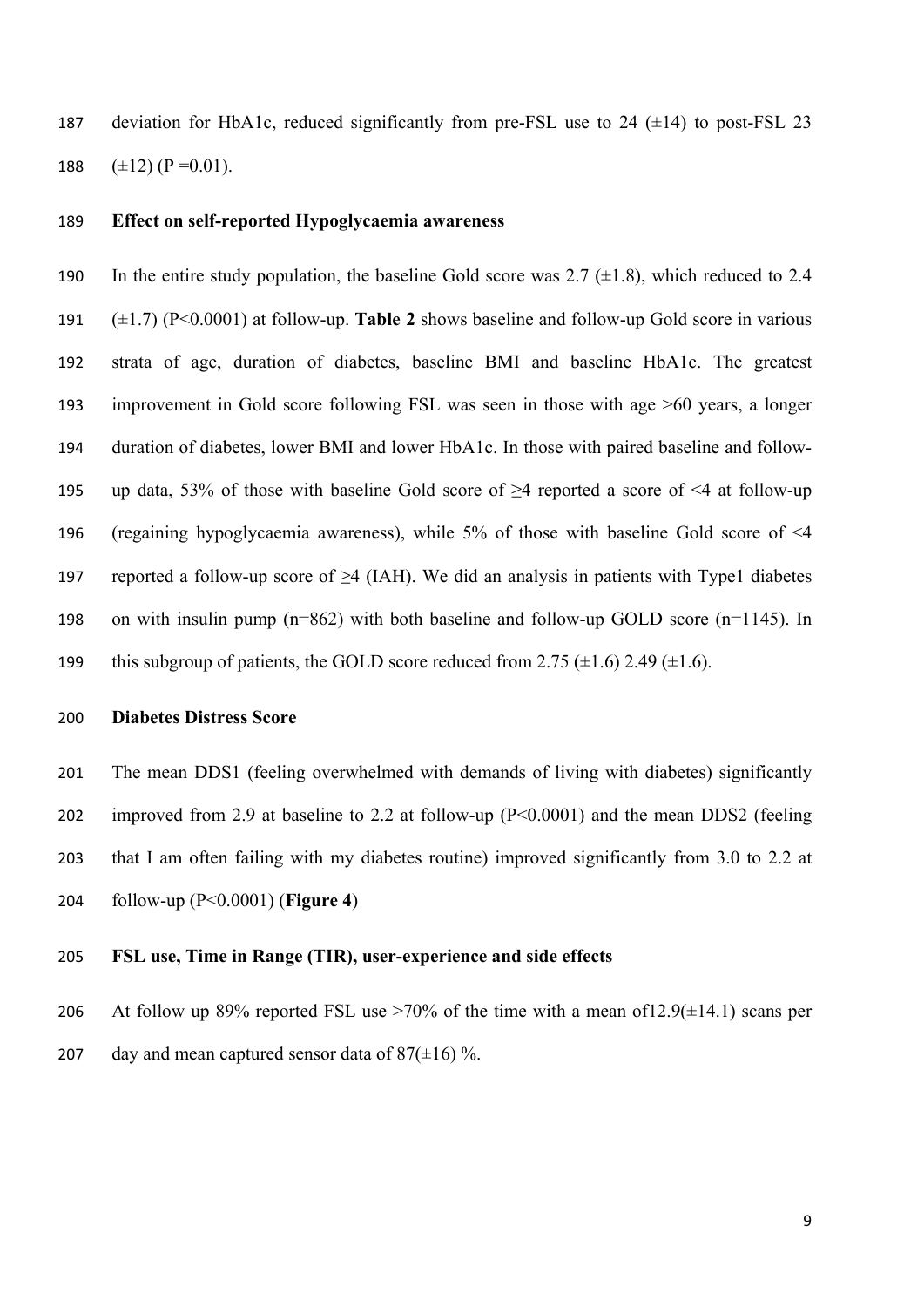Of those with both follow-up HbA1c and TIR data (n=2191), in only 343 (15%) of cases did clinicians report on the internationally accepted TIR (3.9-10mmol/l; 70 to 180mg/dl), with a median TIR of 43% (27%-56%).

 With the use of FSL, 68% of patients said that they detected a greater proportion of time in hypoglycaemia, while 80% said that they were able to reduce the proportion of time in hypoglycaemia. With regards to the rate of hypoglycaemia 85% of the patients were able to reduce to rate of hypoglycaemia (56% said "a little less", and 29% said "a lot less") and 75% were able to reduce the rate of nocturnal hypoglycaemia (45% said "a little less", and 30% said "a lot less"). Of the 3,182 patients with follow-up 358 patients (11%) reported problems with FSL; of these, 224 (7%) had technical problems concerning the sensor or the device. 101 patients (3%) reported itching, redness, rash or allergic reaction while 33 patients (1%) reported bleeding at the site of the device.

#### **Severe hypoglycaemia, paramedic callouts and hospital admissions**

 These analyses were restricted to those who had both baseline and follow-up events recorded on the audit form. Comparing the 12-month pre-FSL with 7.5 ( IQR=3.4-7.8) months (range 0.3-to 64 months) of follow up in this cohort, the total number of paramedic call outs (n=1940) decreased from 275 to 38 while the total number of hospital admissions due to hyperglycaemia/DKA (n=1978) decreased from 269 vs 86 following FSL and the number of admissions due to hypoglycaemia (n=1952) decreased from 120 vs 45 following FSL initiation. In the adult cohort, the total number of episodes of severe hypoglycaemia (n=1944) defined as those requiring third party assistance reduced from 1032 to 237; the total number of people with at least one episode of severe hypoglycaemia at baseline was 357 which reduced 104 at follow-up. (**Figure 5**).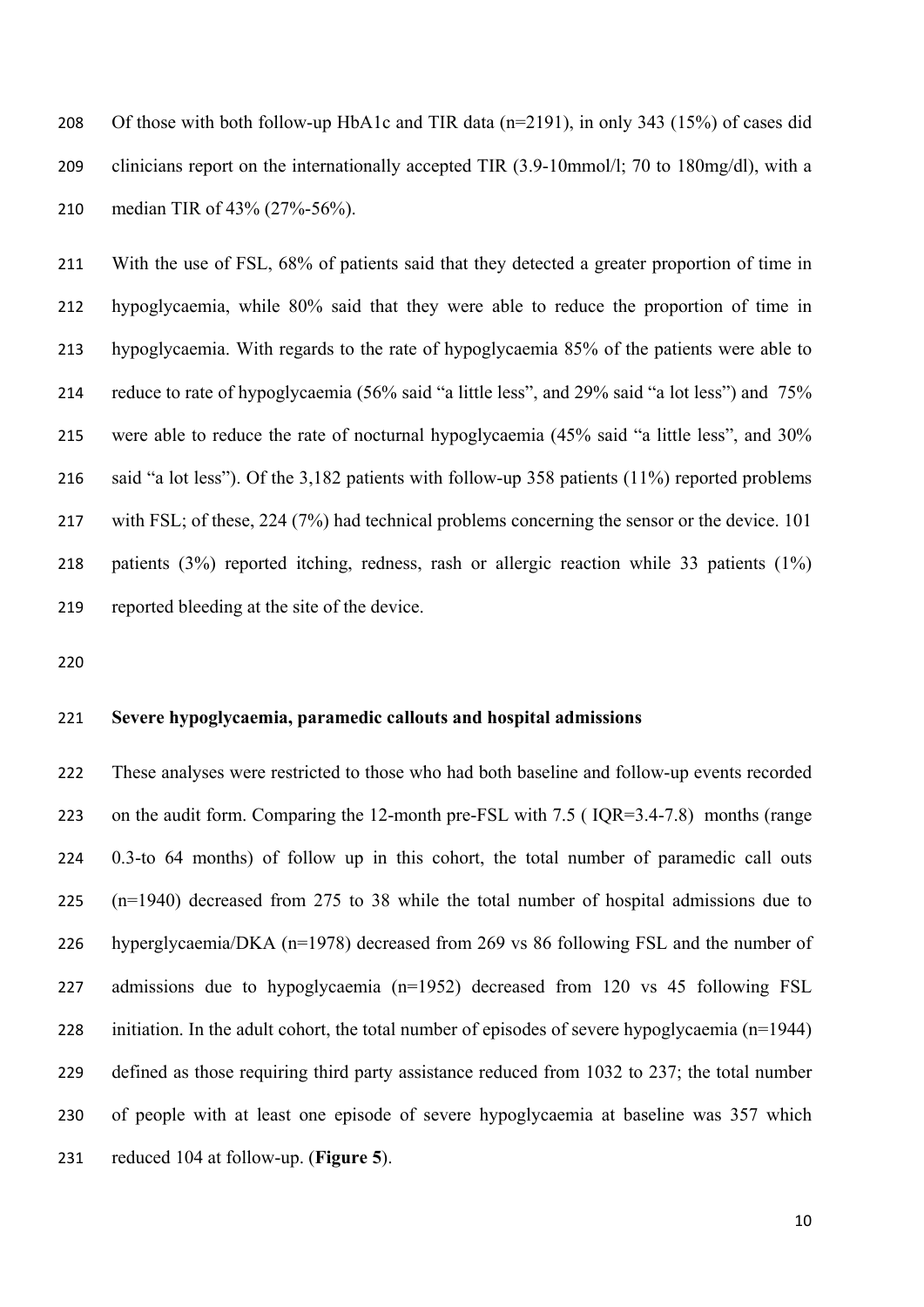232 In a prorated analysis by month, with the use of FSL, the number of hyperglycaemia & DKA reduced from 22/month to 11/month; the number of hypoglycaemia related admissions reduced from 10/month to 6/month; paramedic callouts reduced from 22/month to 5/month and episodes of severe hypoglycaemia reduced from 86/month to 31/month

 In a sensitivity analysis restricted to those with 12 months follow-up (n=409); the number of paramedics callouts for hypoglycaemia decreased from 83 to 4 following FSL, the number of hospital admissions due to hyperglycaemia/DKA decreased from 38 to 30, and the number of hospital admissions due to hypoglycaemia decreased by 27 to 2 following FSL initiation.

#### **Discussion**

 We present the analysis of the largest real-world dataset from the nationwide study of flash glucose monitoring (FSL) in people with Type1 diabetes in United Kingdom (UK). We show that FSL use is associated with improved glycaemic control, hypoglycaemia awareness, reduced diabetes-related distress and reduced hospital admissions. In this large observational study, FSL use was associated with significant improvements in glycaemic control, especially in those with a higher baseline HbA1c and in those with a greater number of scans/day. While several randomized controlled trials (RCT) for CGM have shown improved glycaemic control in those with Type 1 diabetes, to date, there are no RCT data which demonstrate a reduction in HbA1c through FSL use. The SELFY study, a single-arm paediatric study, showed enhanced glucose time in range (TIR) and a 4.4 mmol/mol reduction in HbA1c compared to SMBG after an eight-week follow-up period. The IMPACT trial[8], primarily designed to assess the effect of FSL use on hypoglycaemia in those with well-controlled Type 1 Diabetes, demonstrated a significant reduction in hypoglycaemia but no significant change in HbA1c, a likely reflection of the low baseline HbA1c (50 mmol/mol). The findings of our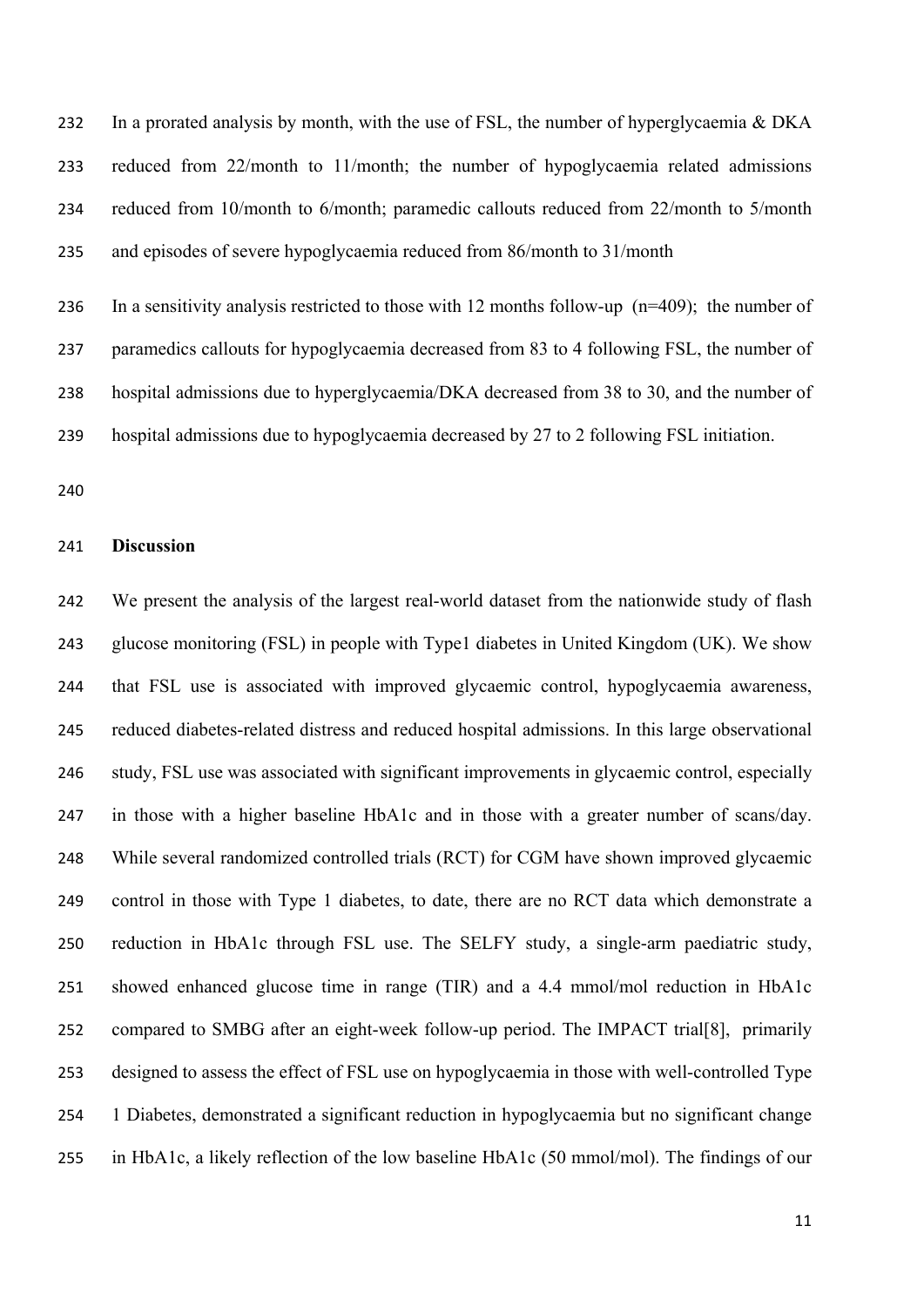study are in keeping with the IMPACT study in terms of reported reductions in hypoglycaemia. We also found a less substantial change in HbA1c in those with a lower baseline HbA1c and is in agreement with previous studies which have reported a more beneficial effect of FSL in those with higher baseline HbA1c[12, 14].

 The findings of our study are also in agreement with a recent meta-analysis[9] of 1,723 participants with type 1 or type 2 diabetes which showed similar reductions in HbA1c following FSL use. This meta-analysis also demonstrated that the change in HbA1c with FSL use is highly correlated with baseline HbA1c. A real-world study of 900 FSL users from Edinburgh by Victoria Tyndall et al.[12], demonstrated a -4mmol/mol reduction in HbA1c overall and similar to our findings they observed a more substantial reduction in HbA1c in those with a higher baseline HbA1c and also those with a higher number of scans per day at follow up. Overall, these results confirm the findings from clinical trials showing that the degree of engagement with the FSL device is an independent predictor HbA1c response in people with diabetes.

 In this study, FSL use was associated with a significant reduction in HbA1c-variability during the follow-up period of 7.5 months, as seen in randomized controlled trials with CGM. Since HbA1c variability is associated with both micro[17, 18] and macro-vascular complications, at least in people with type 2 diabetes[19], if this pattern is sustained it is possible that FSL may be associated with reduced complication rates in due course, beyond the benefits from the described reduction in HbA1c.

 The FSL has been shown to reduce the amount of time spent in hypoglycaemia in people with Type 1 diabetes and Type 2 diabetes in RCT and observational data. In this study, we used the Gold score to assess hypoglycaemia awareness. Following the use of the FSL, the Gold 279 score reduced significantly; almost half who had a Gold score of  $\geq 4$  at baseline had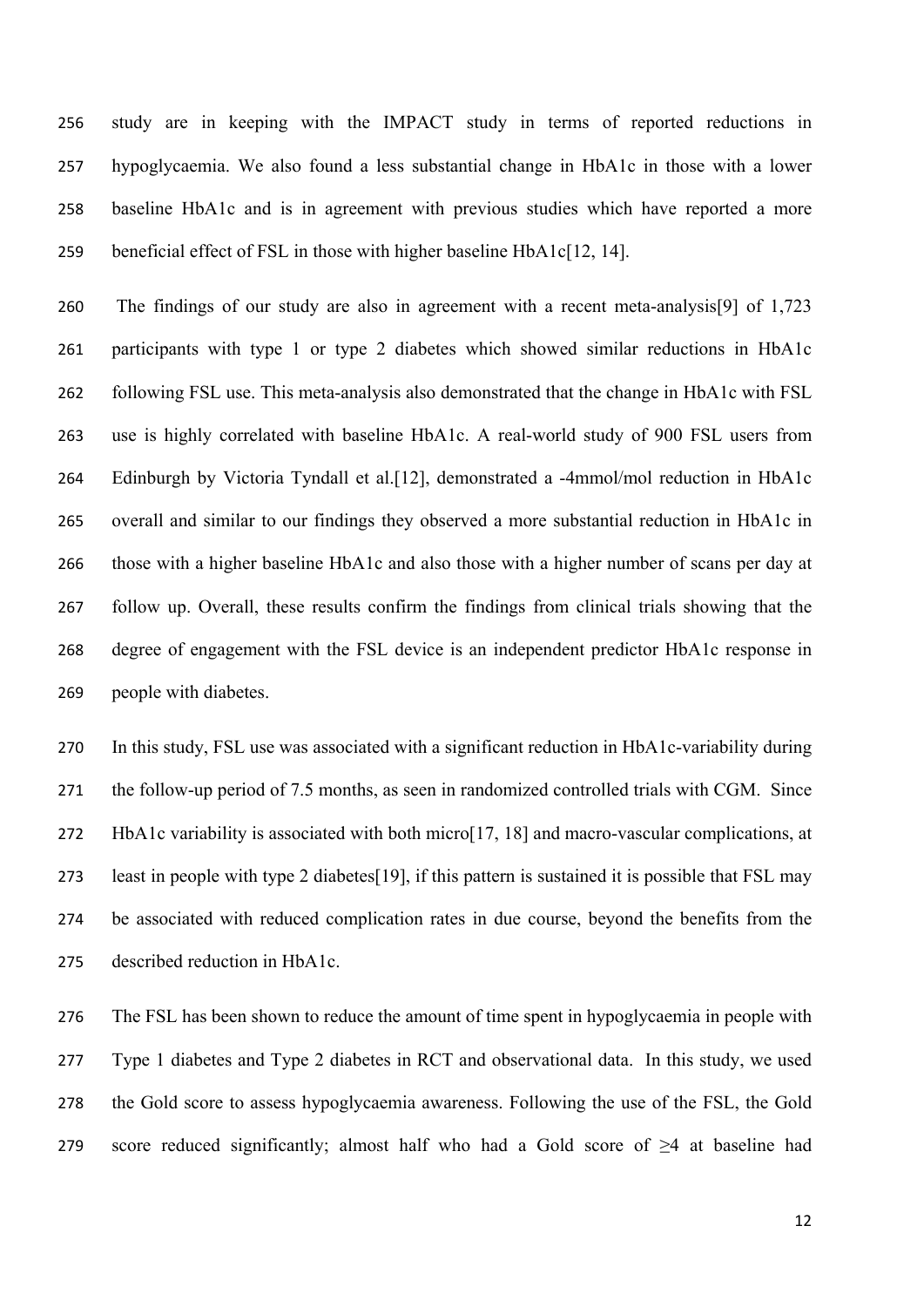restoration of hypoglycaemia awareness at follow-up, which may be a reflection of the significant reductions in self-reported hypoglycaemia. However, our findings are in contrast with a previous observational study[12], which showed no improvement in Gold score or the proportion with impaired awareness of hypoglycaemia as assessed by the Gold score. This may reflect the higher proportion of individuals with impaired awareness of hypoglycaemia (25% vs 13%) and higher baseline Gold score (2.7 vs 2) in our cohort. We observed significant improvements in both components of the Diabetes Distress score (2-item diabetes distress-screening instrument) in those who started on FSL. A recent study[12] described improvements in diabetes-related distress but a paradoxical increase in the anxiety and depression on the Hospital Anxiety and Depression Scale (HADS) in those using FSL. This could potentially reflect the demands which access to continuous glucose data places on an individual; although not assessed in our study this is an area which would benefit from future qualitative research.

 We report significant reductions in paramedic call out, and hospital admissions with the use of FSL in the 7.6 months follow-up period. The most significant reductions were seen in paramedic callouts followed by admissions due to hyperglycaemia/DKA, and those due to hypoglycaemia. These findings are consistent with the data reported from the Edinburgh cohort[12] and Belgian cohort[14]; however, a long-term follow-up and cost-effectiveness analysis are needed to evaluate the long-term clinical and economic benefits.

 Our study has several limitations. The data for this study were obtained from a national-wide audit of FSL of routine clinical care and as such, lacked a comparator arm and the methodically controlled data collection in RCTs. Nonetheless, these data represent the largest nationwide, real-world experience with FSL in all aspects of diabetes care. Most of our study participants consisted of people with Type 1 diabetes who fulfilled the criterion set by NHS England, funded by the National Health Service (NHS) the UK. The majority received NHS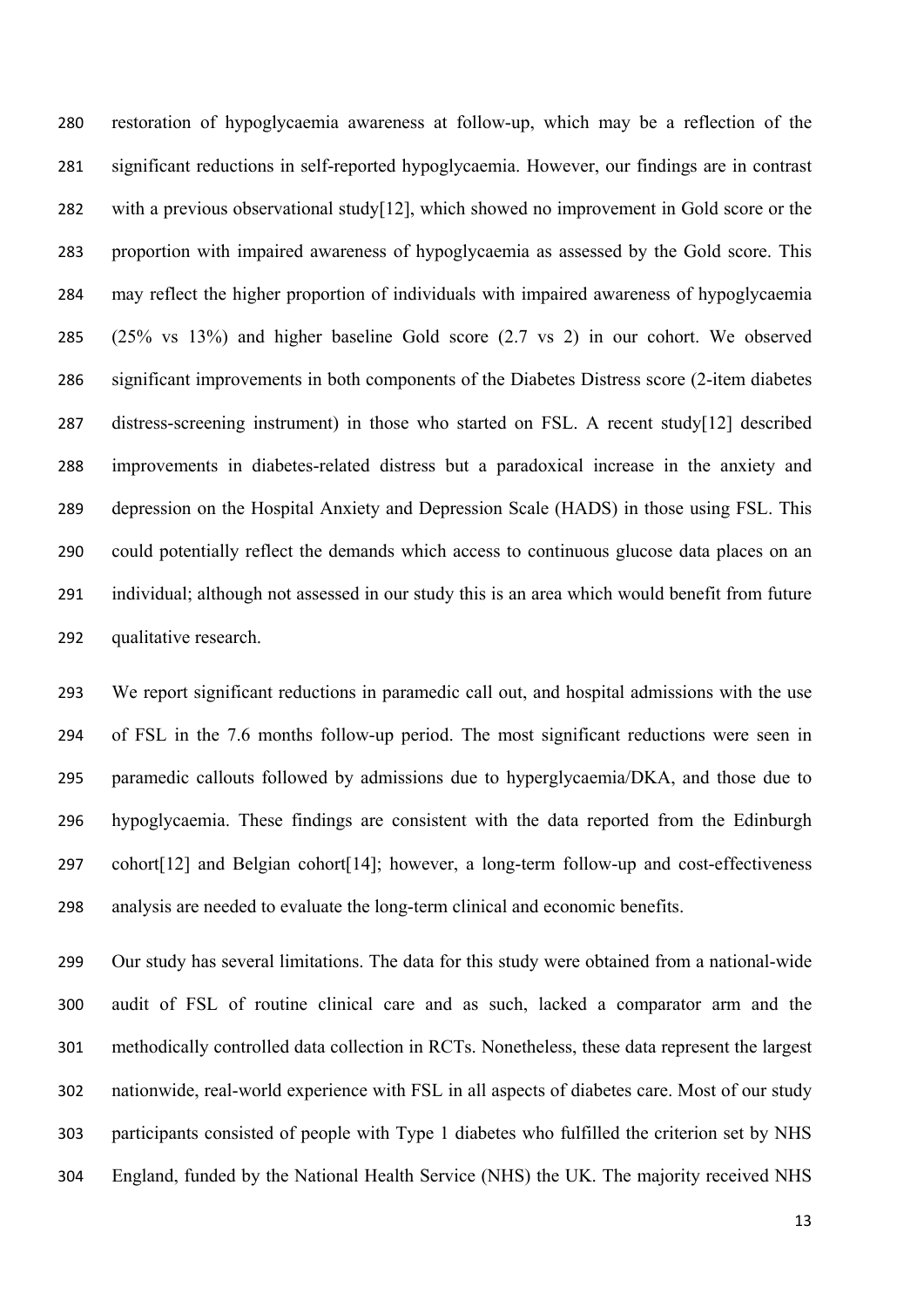305 funding for their FSL device. The access criteria have resulted in  $\sim$ 1/3 of people living with diabetes being reimbursed for the FSL, which gives an indication of our representative selection criterion. The mean HbA1c at baseline was 69.8 mmol/mol (8.5%) in comparison to our national audit data which shows a mean Hba1c of 64mmol/l (8%) for pump users and 71mmol/l (8.6%) for those on MDI. The study participants were, therefore, as the wider group of people with Type 1 diabetes in the United Kingdom. The average baseline HbA1c in our real-world study was higher as compared to the IMPACT trial[8] and the FUTURE study[14]. However, this reflects the real-world nature of the study, which report HbA1c values like our national HbA1c data.

 Our study may also be affected by regression to mean in HbA1c measures [20], a tendency for HbA1c to fall on repeat testing. However, we have minimized this effect by taking an average of available HbA1c measures one year prior to FSL use and including all HbA1c measures available during the follow-up period. We compared the paramedic callouts and hospital admissions, one year before starting FSL with the paramedic call out and hospital admissions in seven and half month's follow-up period. However, we have also done a sensitivity analysis in a subset of patients with a twelve-month follow-up period and show that the beneficial effects of FSL persist for key outcomes. Given the significant reduction in the episodes of severe hypoglycaemia and paramedic callouts, these findings will have implications for morbidity and mortality related to diabetes and further studies are needed to confirm these.

 In summary, we report an analysis of the largest real-world dataset observing FSL use in Type 1 Diabetes and show that its use is associated with significant improvements in glycaemic control, hypoglycaemia awareness, severe hypoglycaemia and a reduction in hospital admissions. Long term follow-up and cost-effectiveness analysis are needed to assess if these benefits from FSL are sustained and affordable to health care systems.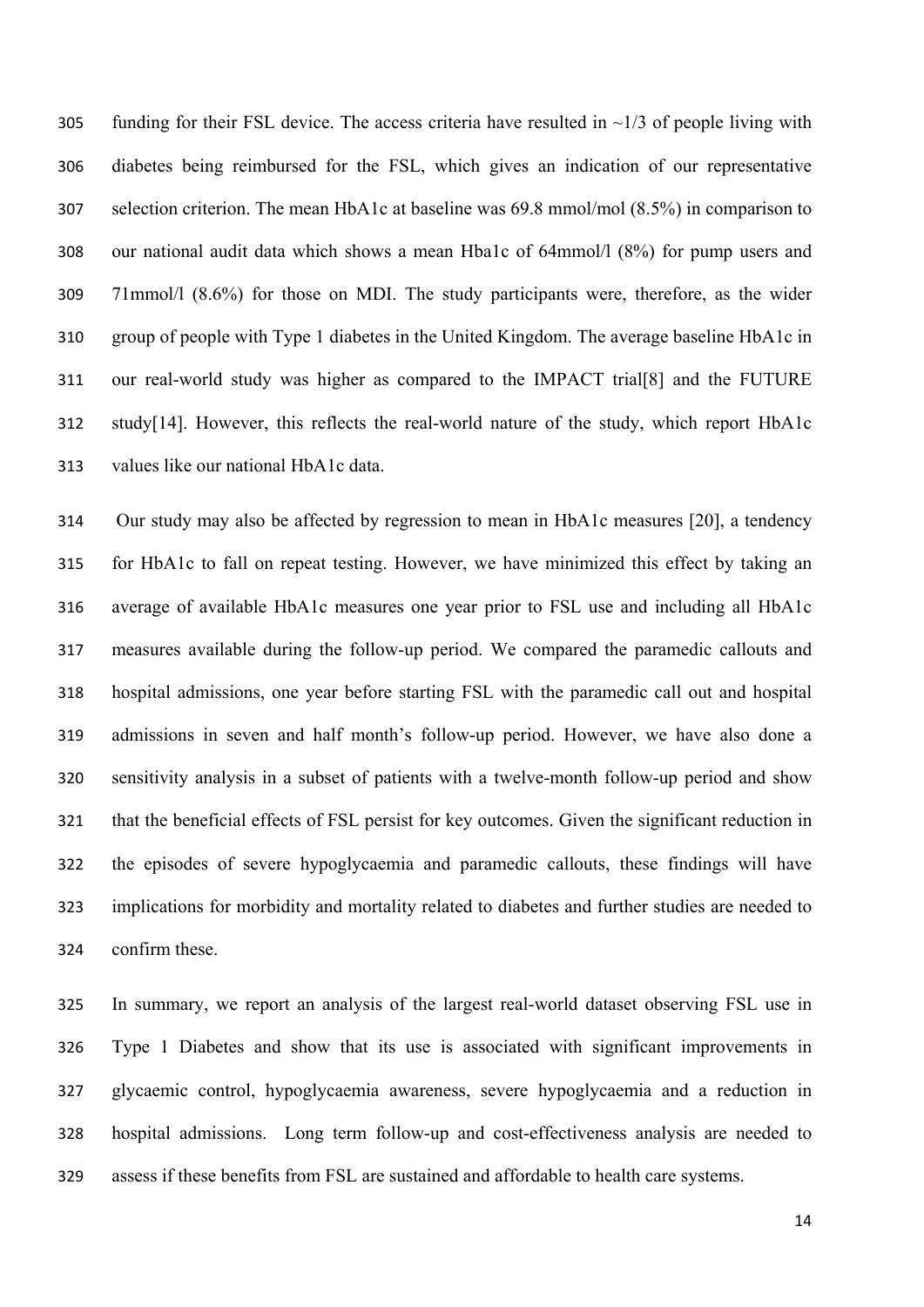#### **Disclosure Statement**

 Disclosure **E.G. Wilmot**: Advisory Panel; Self; Dexcom, Inc. Research Support; Self; Diabetes UK. Speaker's Bureau; Self; Abbott, Eli Lilly and Company, Novo Nordisk Inc., Sanofi**. R.E. Ryder**: Advisory Panel; Self; Novo Nordisk A/S. Speaker's Bureau; Self; Bioquest. **C. Walton**: Advisory Panel; Spouse/Partner; Celgene Corporation. Speaker's Bureau; Spouse/Partner; Leo Pharma, Novartis Pharmaceuticals Corporation. **T. Sathyapalan**: Speaker's Bureau; Self; Novo Nordisk Foundation. Other Relationship; Self; Bristol-Myers Squibb Company, Eli Lilly and Company, Sanofi-Aventis. None of the other authors had any competing interests.

# **Author Contribution statement**

 **TS , EW , REJR, and CW, conceived of the presented idea. HD, TS, EW, REJR, CW contributed to the data analysis. HD wrote the first draft of the manuscript. All the** 

**authors contributed to the writing of the manuscript and made extensive comments,** 

**criticism and changes in the final draft of the paper. All the authors saw the final** 

**version of the manuscript.** 

**Guarantor : Dr Harshal Deshmukh**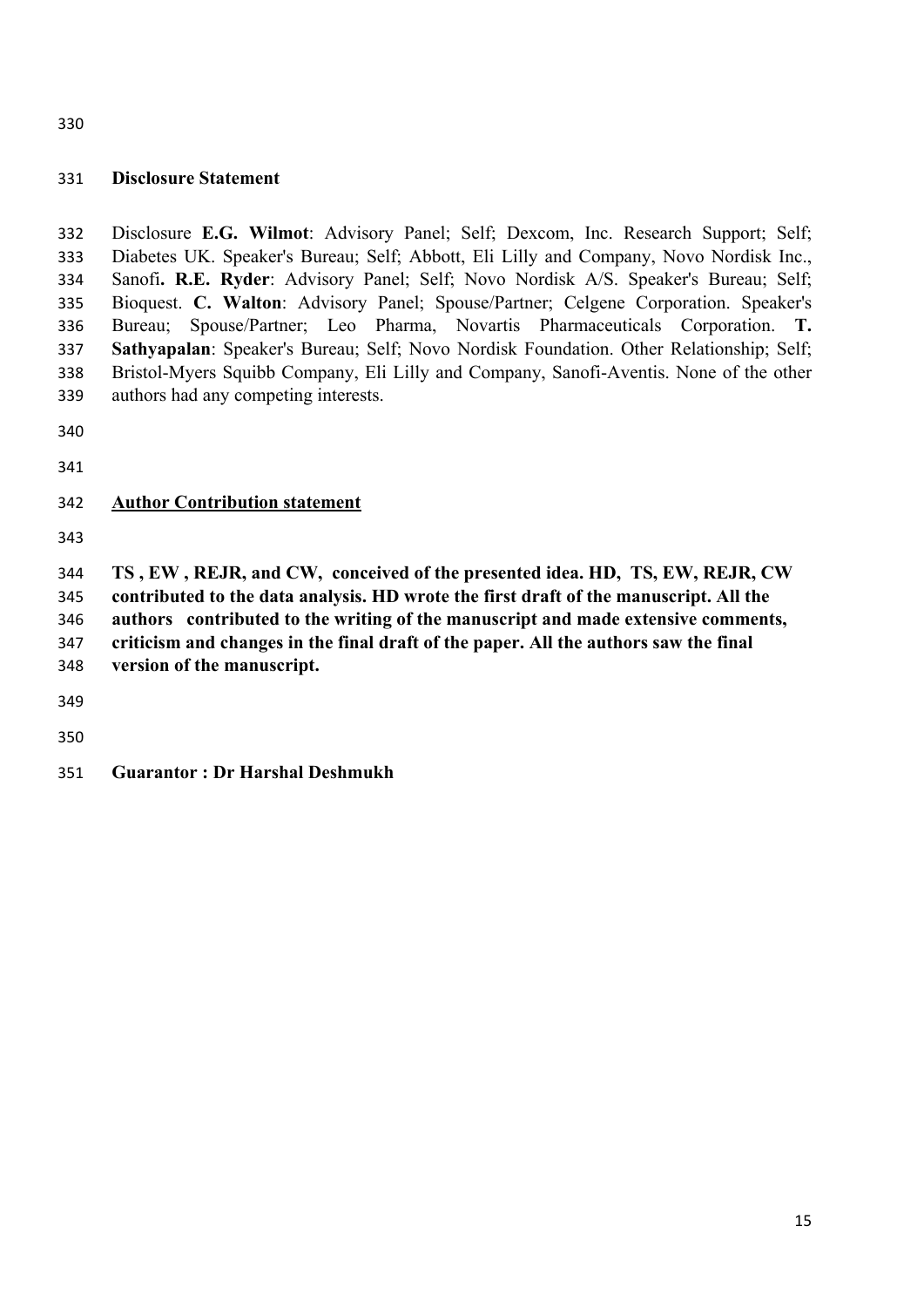**Table 1:** Baseline demographic characteristics of study participants with and without follow-up

|                                           | Baseline data in all study participants<br>$(n=10,370)$ | Baseline data in patients with follow-up<br>$(n=3,182)$ |
|-------------------------------------------|---------------------------------------------------------|---------------------------------------------------------|
| Age (years)                               | 38.0 $(\pm 18.8)$                                       | $39.5(\pm 19.6)$                                        |
| Gender (% Females)                        | 5322 (51%)                                              | 1688 (53%)                                              |
| <b>Baseline BMI</b>                       | 25.2 $(\pm 6.4)$                                        | 25.1 $(\pm 6.2)$                                        |
| <b>Duration of Diabetes</b>               | 16.0 $(\pm 49.9)$                                       | $17.1(\pm 15.5)$                                        |
| Type 1 Diabetes $(\% )$                   | 10058 (97%)                                             | 3126 (98%)                                              |
| <b>Insulin Pump</b>                       | 2428 (23%)                                              | 862 (27%)                                               |
| British citizens $(\% )$                  | 8524 (82%)                                              | 2713 (88%)                                              |
| <b>NHS</b> funded                         | 7602 (73%)                                              | 2354 (74%)                                              |
| Number of tests strips used per day       | 7.7 $(\pm 9.8)$                                         | $8.1(\pm 10.1)$                                         |
| <b>Mean Pre-FSL HbA1c</b>                 | 69.8 $(\pm 18.2)$                                       | 67.5 $(\pm 20.9)$                                       |
| <b>Baseline Gold score</b>                | $2.7(\pm 1.8)$                                          | $2.7(\pm 1.9)$                                          |
| <b>Completion of Structured Education</b> | 6764 (65%)                                              | 2002 (65%)                                              |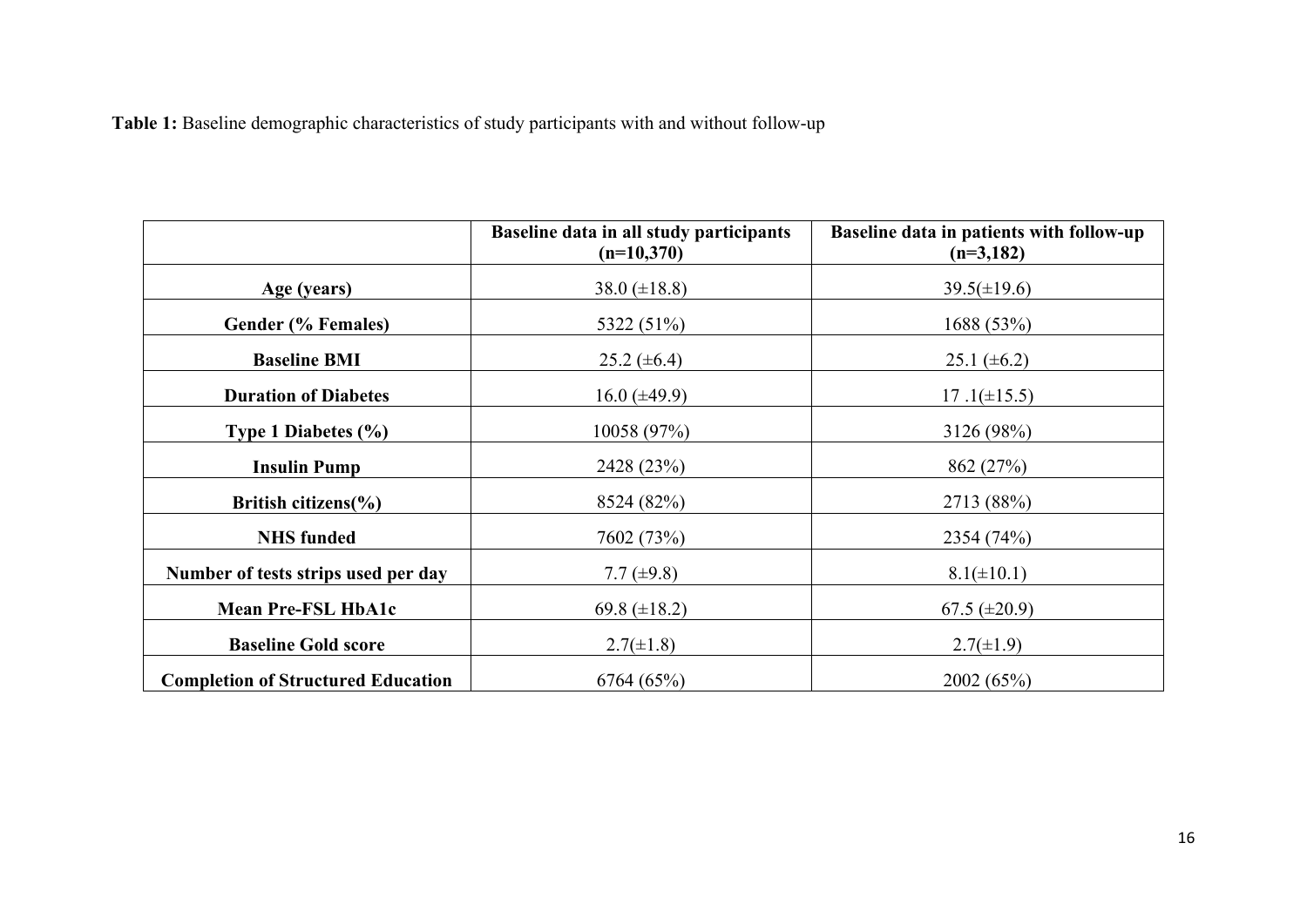|                             |                   |                  |          | Pre FSL-GOLD    | <b>Post-FSL GOLD</b> |          |
|-----------------------------|-------------------|------------------|----------|-----------------|----------------------|----------|
|                             | Pre FSL HbA1c     | Post-FSL HbA1c   | P-value  | score           | score                | P-value  |
| All                         | $69.8(\pm 18.2)$  | $62.3(\pm 18.5)$ | < 0.0001 | $2.7(\pm 1.8)$  | $2.4(\pm 1.7)$       | < 0.0001 |
| Age                         |                   |                  |          |                 |                      |          |
| $\leq$ 18                   | $63.3(\pm 19.02)$ | $58(\pm 14.9)$   | < 0.0001 | <b>NA</b>       | <b>NA</b>            | NA       |
| 19-60                       | $71.3(\pm 17.5)$  | $62.7(\pm 31)$   | < 0.0001 | $2.5(\pm 1.7)$  | $2.2(\pm 1.5)$       | < 0.0001 |
| >60                         | $65.3(\pm 13.5)$  | $60.4(\pm 11.4)$ | < 0.0001 | $3.1(\pm 1.9)$  | $2.6(\pm 1.8)$       | < 0.0001 |
| Gender                      |                   |                  |          |                 |                      |          |
| Male                        | $69.1(\pm 18.5)$  | $61.9(\pm 22.4)$ | < 0.0001 | $2.70(\pm 1.7)$ | $2.3(\pm 1.6)$       | < 0.0001 |
| Female                      | $70.4(\pm 17.8)$  | $60.0(\pm 14.7)$ | < 0.0001 | $2.7(\pm 1.7)$  | $2.4(\pm 1.6)$       | < 0.0001 |
| <b>Baseline BMI</b>         |                   |                  |          |                 |                      |          |
| $\leq$ -25                  | $69.7(\pm 19.9)$  | $62.6(\pm 23.5)$ | < 0.0001 | $2.8(\pm 1.6)$  | $2.4(\pm 1.7)$       | < 0.0001 |
| $25 - 30$                   | $69.3(\pm 13.8)$  | $61.8(\pm 16.9)$ | < 0.0001 | $2.6(\pm 1.7)$  | $2.3(\pm 1.6)$       | < 0.0001 |
| >30                         | 70.6(15.3)        | $63.4(\pm 13.7)$ | < 0.0001 | $2.6(\pm 1.7)$  | $2.4(\pm 1.7)$       | < 0.0001 |
| <b>Duration of Diabetes</b> |                   |                  |          |                 |                      |          |
| $\leq -5$                   | $68.8(\pm 19.7)$  | 60.4(15.0)       | < 0.0001 | $2.69(\pm 1.7)$ | $2.55(\pm 1.6)$      | 0.10     |
| $5-15$ years                | $73.1(\pm 19.3)$  | $66.9(\pm 28.4)$ | < 0.0001 | $2.44(\pm 1.6)$ | $2.15(\pm 1.4)$      | < 0.0001 |
| $>15$ years                 | $68.4(\pm 16.6)$  | $61.2(\pm 12.7)$ | < 0.0001 | $2.89(\pm 1.8)$ | $2.4(\pm 1.7)$       | < 0.0001 |
| <b>Baseline HbA1c</b>       |                   |                  |          |                 |                      |          |
| $\leq$ =69.5                | $57.7(\pm 7.7)$   | $56.2(\pm 17.4)$ | < 0.0001 | $2.8(\pm 1.7)$  | $2.4(\pm 1.6)$       | < 0.0001 |
| >69.5                       | $85.5(\pm 16.0)$  | $73.1(\pm 15.8)$ | < 0.0001 | $2.5(\pm 1.7)$  | $2.3(\pm 1.6)$       | 0.0005   |
| <b>Diabetes Education</b>   |                   |                  |          |                 |                      |          |
| Yes                         | $68.3(\pm 16.2)$  | $61.7(\pm 19.2)$ | < 0.0001 | $2.7(\pm 1.7)$  | $2.4(\pm 1.6)$       | < 0.0001 |
| No                          | $72.6(\pm 21.2)$  | $63.8(\pm 16.3)$ | < 0.0001 | $2.8(\pm 1.7)$  | $2.5(\pm 1.6)$       | 0.0007   |

**Table 2:** Baseline and post-FSL HbA1c and GOLD score in various strata of age, duration of diabetes, baseline BMI and baseline HbA1c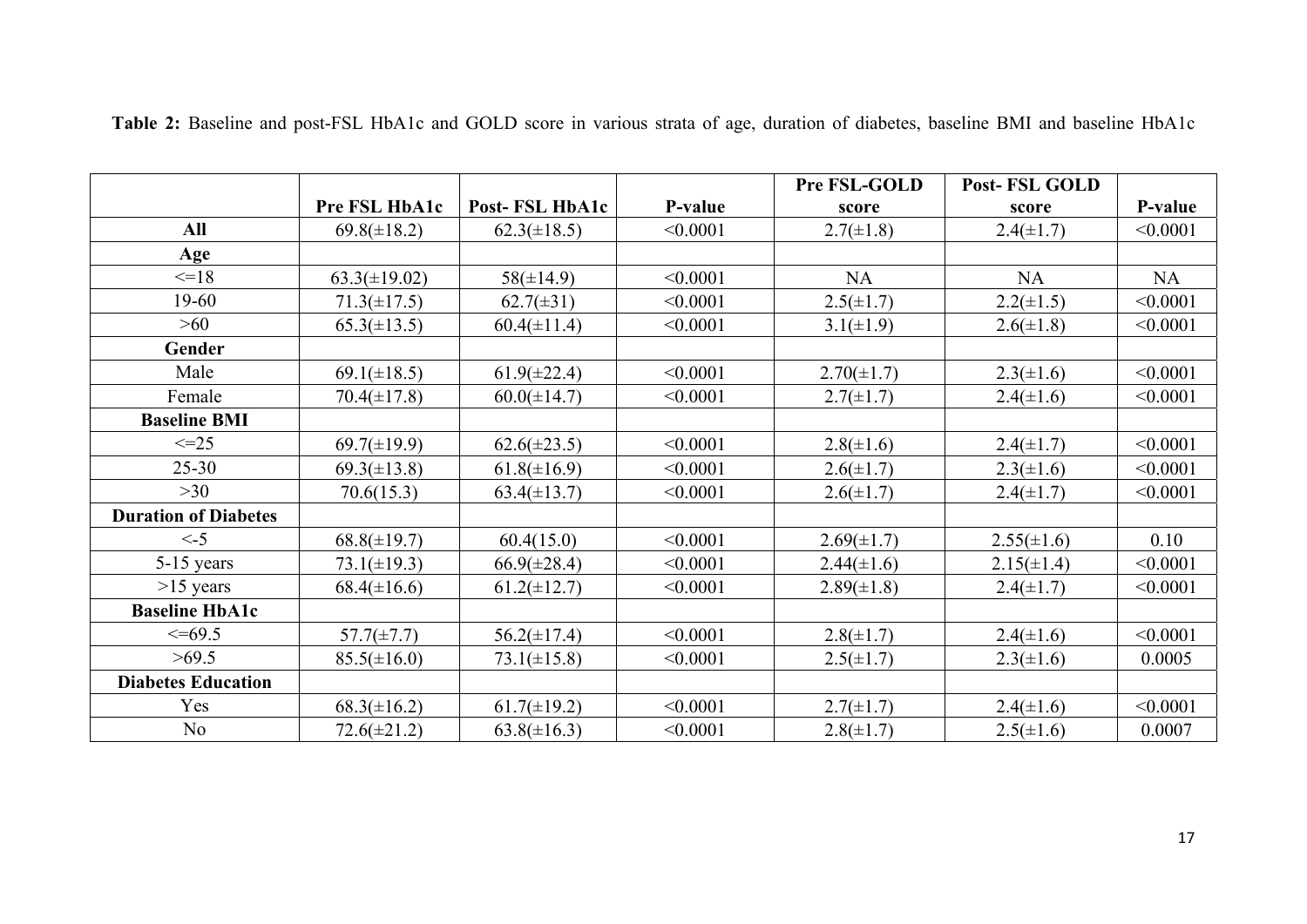**Table 3:** Linear regression model showing predictors of decline in HbA1c following the use of FSL

|                                    | Beta    | <b>SE</b> | P-value  |
|------------------------------------|---------|-----------|----------|
|                                    |         |           |          |
| Pre FSL HbA1c                      | 0.37    | 0.01      | < 0.0001 |
|                                    |         |           |          |
| Number of FSL scans                | 0.10    | 0.01      | < 0.0001 |
|                                    |         |           |          |
| Completion of Structured Education | 0.82    | 0.48      | 0.090    |
|                                    |         |           |          |
| Age                                | $-0.02$ | 0.01      | 0.153    |
|                                    |         |           |          |
| <b>Baseline BMI</b>                | 0.04    | 0.04      | 0.237    |
|                                    |         |           |          |
| Gender                             | $-0.30$ | 0.42      | 0.483    |
|                                    |         |           |          |
| <b>Duration of Diabetes</b>        | $-0.02$ | 0.02      | 0.382    |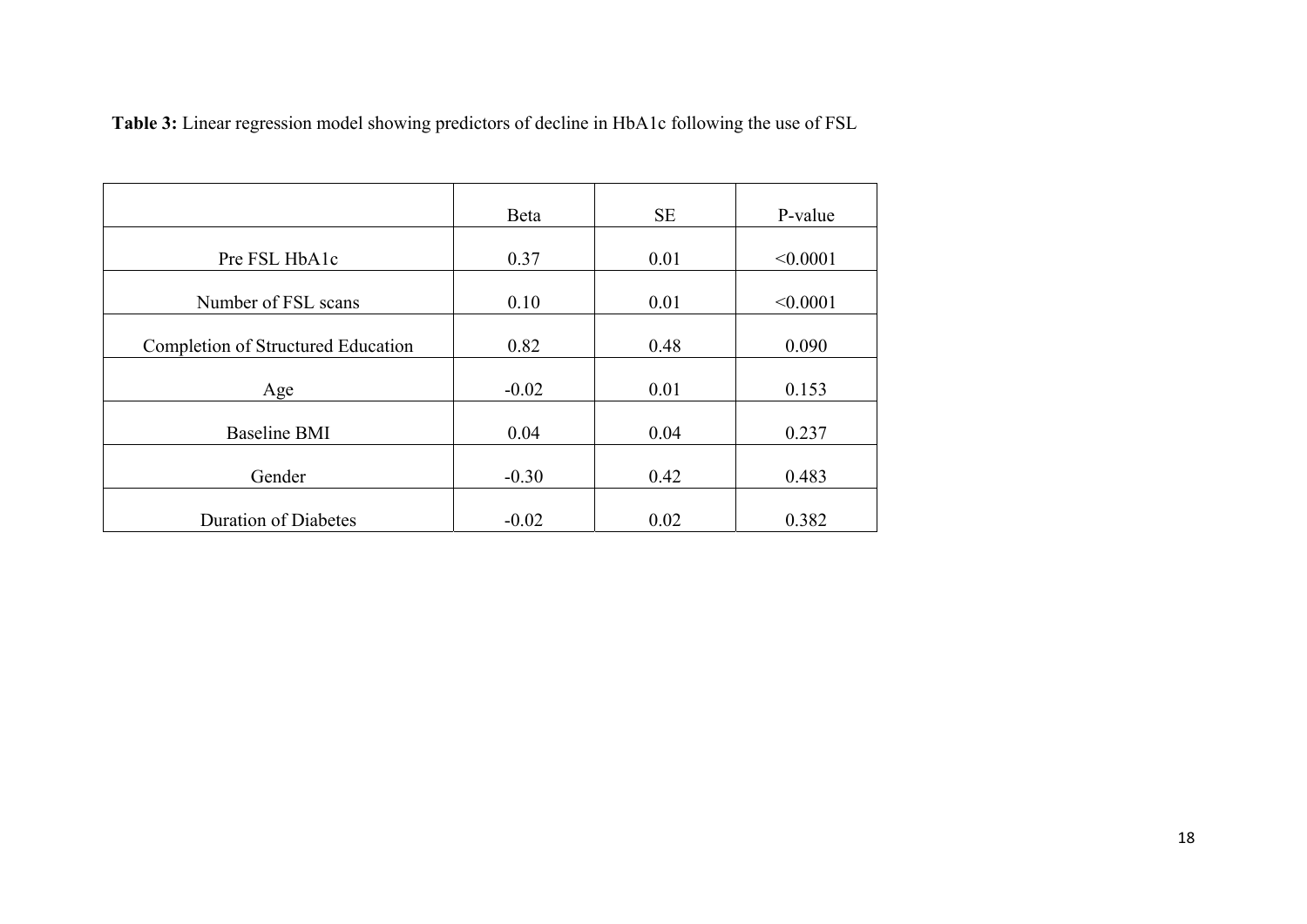**Figure 1 Title**: Study schematic showing data for HbA1c, Gold score and Diabetes Distress Screening score in the ABCD nationwide audit of FSL

Figure 1 legend: Study Schematic showing the number of patients recruited in the study and sample size those with follow-up for HbA1c, Gold score and Diabetes distress score

**Figure 2 Title**: Indications for starting FSL in the ABCD nationwide audit of FSL

Figure 2 legend: Figure 2 shows multiple indications for FSL initiation in the study population

**Figure 3a and 3b Title**: Distribution of HbA1c change pre and post FSL use in the ABCD nationwide audit of FSL

Figure 3a and 3b legend: Figure 3a and 3b shows the change in the HbA1c in the study population following FSL initation and in those with a baseline HbA1c of  $\geq$  69.5

**Figure 4**: Diabetes Distress Screening score before and after use of FSL in the ABCD nationwide audit of FSL

Figure 4 legend: Figure 4 shows the change in the two components of the Diabetes Distress Screening score before and after FSL initiation. The DDS2 asks respondents to rate on a 6-point scale the degree to which the following items caused distress: (1) "feeling overwhelmed by the demands of living with diabetes", and (2) "feeling that I am often failing with my diabetes regimen".

**Figure 5**: Total number of Paramedic call outs, severe hypoglycaemia and hospital admissions during the 12months before and the 7.5 months of follow up using FSL in the ABCD nationwide audit

**Figure 5 legend**: Figure 5 shows the change in Type 1 diabetes related resource utilization following FSL initiation.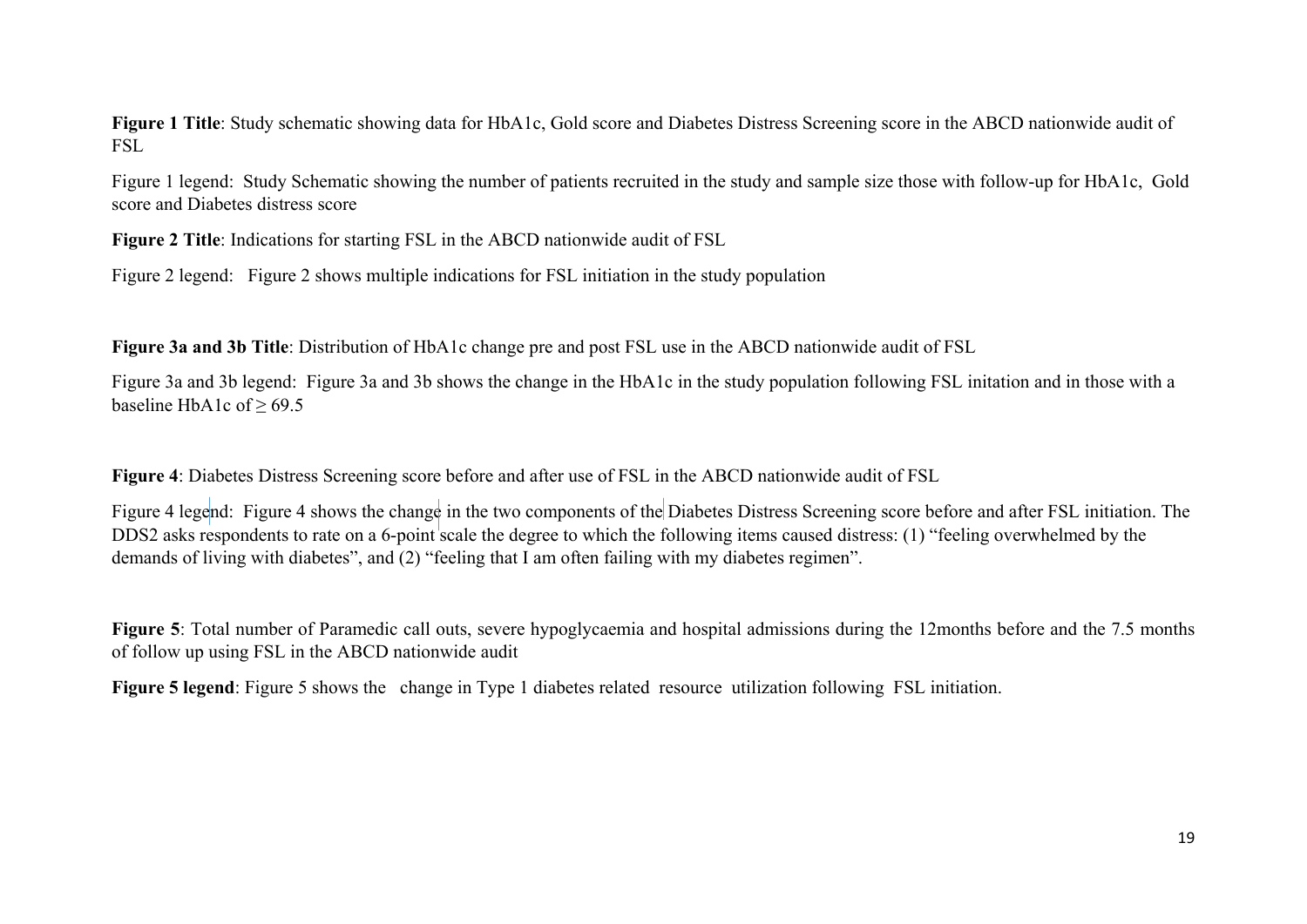# **References**

- 1. Battelino T, Danne T, Bergenstal RM, Amiel SA, Beck R, Biester T, Bosi E, Buckingham BA, Cefalu WT, Close KL *et al*: **Clinical Targets for Continuous Glucose Monitoring Data Interpretation: Recommendations From the International Consensus on Time in Range**. *Diabetes Care* 2019, **42**(8):1593‐1603.
- 2. Beck RW, Riddlesworth T, Ruedy K, Ahmann A, Bergenstal R, Haller S, Kollman C, Kruger D, McGill JB, Polonsky W *et al*: **Effect of Continuous Glucose Monitoring on Glycemic Control in Adults With Type 1 Diabetes Using Insulin Injections: The DIAMOND Randomized Clinical Trial**. *JAMA* 2017, **317**(4):371‐378.
- 3. Heinemann L, Deiss D, Hermanns N, Graham C, Kaltheuner M, Liebl A, Price D: **HypoDE: Research Design and Methods of a Randomized Controlled Study Evaluating the Impact of Real‐Time CGM Usage on the Frequency of CGM Glucose Values <55 mg/dl in Patients With Type 1 Diabetes and Problematic Hypoglycemia Treated With Multiple Daily Injections**. *J Diabetes Sci Technol* 2015, **9**(3):651‐662.
- 4. Heinemann L, Freckmann G, Ehrmann D, Faber‐Heinemann G, Guerra S, Waldenmaier D, Hermanns N: **Real‐time continuous glucose monitoring in adults with type 1 diabetes and impaired hypoglycaemia awareness or severe hypoglycaemia treated with multiple daily insulin injections (HypoDE): a multicentre, randomised controlled trial**. *Lancet*  2018, **391**(10128):1367‐1377.
- 5. Bilir SP, Hellmund R, Wehler B, Li H, Munakata J, Lamotte M: **Cost‐effectiveness Analysis of a Flash Glucose Monitoring System for Patients with Type 1 Diabetes Receiving Intensive Insulin Treatment in Sweden**. *Eur Endocrinol* 2018, **14**(2):73‐79.
- 6. Campbell FM, Murphy NP, Stewart C, Biester T, Kordonouri O: **Outcomes of using flash glucose monitoring technology by children and young people with type 1 diabetes in a single arm study**. *Pediatr Diabetes* 2018, **19**(7):1294‐1301.
- 7. Haak T, Hanaire H, Ajjan R, Hermanns N, Riveline JP, Rayman G: **Flash Glucose‐Sensing Technology as a Replacement for Blood Glucose Monitoring for the Management of Insulin‐Treated Type 2 Diabetes: a Multicenter, Open‐Label Randomized Controlled Trial**. *Diabetes Ther* 2017, **8**(1):55‐73.
- 8. Bolinder J, Antuna R, Geelhoed‐Duijvestijn P, Kroger J, Weitgasser R: **Novel glucose‐sensing technology and hypoglycaemia in type 1 diabetes: a multicentre, non‐masked, randomised controlled trial**. *Lancet* 2016, **388**(10057):2254‐2263.
- 9. Evans M, Welsh Z, Ells S, Seibold A: **The Impact of Flash Glucose Monitoring on Glycaemic Control as Measured by HbA1c: A Meta‐analysis of Clinical Trials and Real‐World Observational Studies**. *Diabetes Ther* 2020, **11**(1):83‐95.
- 10. Fokkert MJ, Damman A, van Dijk PR, Edens MA, Abbes S, Braakman J, Slingerland RJ, Dikkeschei LD, Dille J, Bilo HJG: **Use of FreeStyle Libre Flash Monitor Register in the Netherlands (FLARE‐NL1): Patient Experiences, Satisfaction, and Cost Analysis**. *Int J Endocrinol* 2019, **2019**:4649303.
- 11. Alawadi F, Rashid F, Bashier A, Abdelgadir E, Al Saeed M, Abuelkheir S, Khalifa A, Al Sayyah F, Bachet F, Elsayed M *et al*: **The use of Free Style Libre Continues Glucose Monitoring (FSL‐ CGM) to monitor the impact of Ramadan fasting on glycemic changes and kidney function in high‐risk patients with diabetes and chronic kidney disease stage 3 under optimal diabetes care**. *Diabetes Res Clin Pract* 2019, **151**:305‐312.